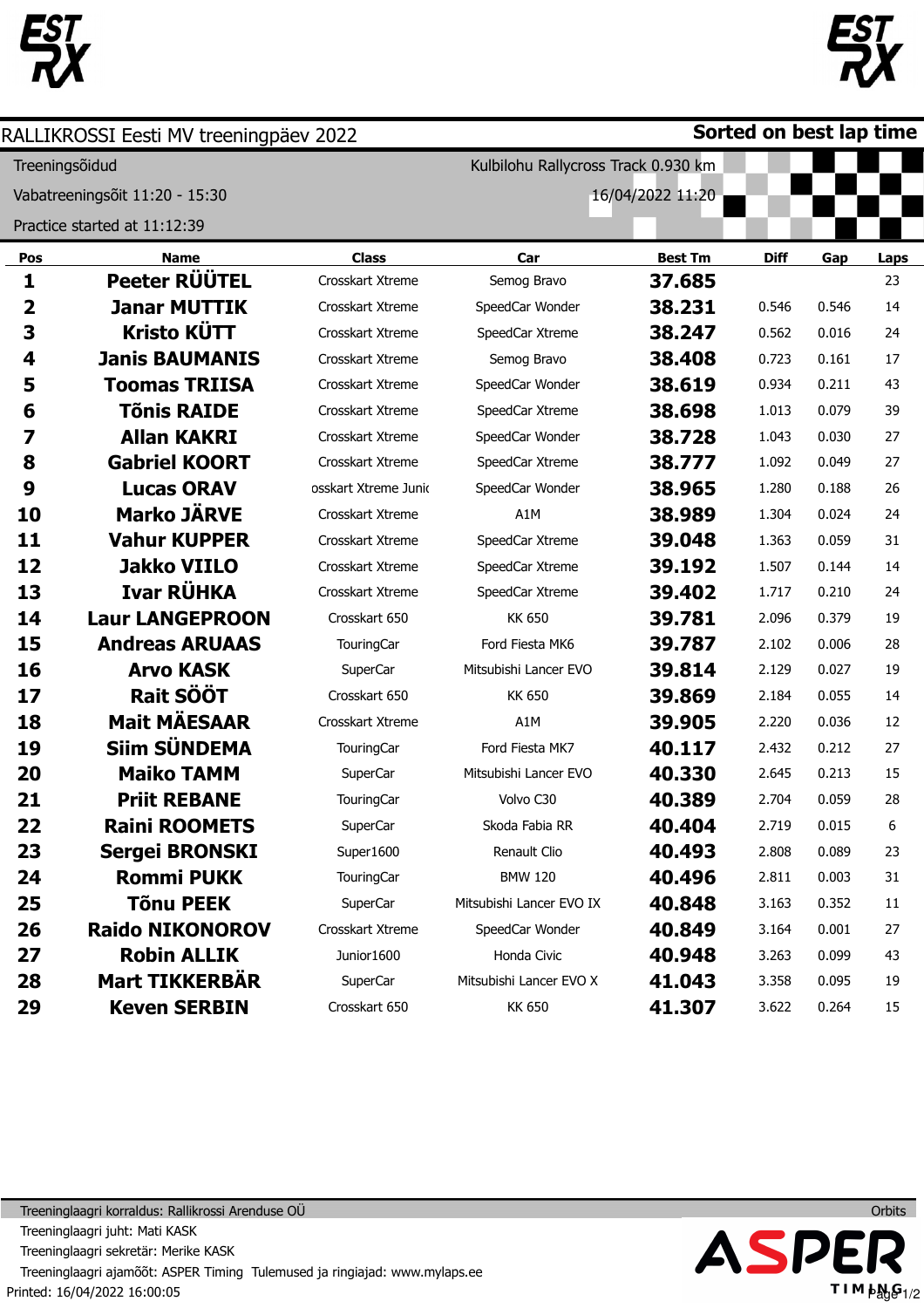



|     | RALLIKROSSI Eesti MV treeningpäev 2022 |                   |                                     |                  | Sorted on best lap time |       |      |
|-----|----------------------------------------|-------------------|-------------------------------------|------------------|-------------------------|-------|------|
|     | Treeningsõidud                         |                   | Kulbilohu Rallycross Track 0.930 km |                  |                         |       |      |
|     | Vabatreeningsõit 11:20 - 15:30         |                   |                                     | 16/04/2022 11:20 |                         |       |      |
|     | Practice started at 11:12:39           |                   |                                     |                  |                         |       |      |
| Pos | <b>Name</b>                            | <b>Class</b>      | Car                                 | <b>Best Tm</b>   | <b>Diff</b>             | Gap   | Laps |
| 30  | <b>Patrick SARAPUU</b>                 | Crosskart 125     | <b>KK 125</b>                       | 41.472           | 3.787                   | 0.165 | 31   |
| 31  | <b>Janis VEGERIS</b>                   | SuperCar          | Citroen DS3                         | 41.544           | 3.859                   | 0.072 | 25   |
| 32  | <b>Kristjan KUTSAR</b>                 | Super1600         | Ford Fiesta                         | 41.881           | 4.196                   | 0.337 | 19   |
| 33  | <b>Armin RAAG</b>                      | Crosskart 125     | <b>KK 125</b>                       | 41.911           | 4.226                   | 0.030 | 26   |
| 34  | <b>Kalmer VAHT</b>                     | <b>TouringCar</b> | Lada 2101                           | 41.945           | 4.260                   | 0.034 | 7    |
| 35  | <b>Indrek ILVES</b>                    | Super1600         | Volkswagen Golf II                  | 42.062           | 4.377                   | 0.117 | 23   |
| 36  | <b>Rasmus TSIRNA</b>                   | Crosskart 125     | <b>KK125</b>                        | 42.183           | 4.498                   | 0.121 | 26   |
| 37  | <b>Marika PUOLITAIVAL</b>              | Crosskart Xtreme  | SpeedCar Xtreme                     | 42.589           | 4.904                   | 0.406 | 15   |
| 38  | <b>Johannes KASEMAA</b>                | Crosskart 125     | <b>KK125</b>                        | 42.757           | 5.072                   | 0.168 | 31   |
| 39  | <b>Germo KIMASK</b>                    | Super1600         | Honda CRX                           | 42.952           | 5.267                   | 0.195 | 30   |
| 40  | <b>Rain LELLEP</b>                     | <b>TouringCar</b> | Toyota GT 86                        | 43.711           | 6.026                   | 0.759 | 43   |
| 41  | <b>Kristen PUUSEPP</b>                 | TouringCar        | <b>BMW 318</b>                      | 44.246           | 6.561                   | 0.535 | 35   |
| 42  | <b>Georg Steve SUPPER</b>              | Crosskart 125     | <b>KK125</b>                        | 44.350           | 6.665                   | 0.104 | 31   |
| 43  | <b>Martin VATTER</b>                   | Super1600         | Peugeot 206                         | 44.439           | 6.754                   | 0.089 | 19   |
| 44  | <b>Albert PÄRTELSON</b>                | Junior1600        | Honda Civic                         | 44.770           | 7.085                   | 0.331 | 34   |
| 45  | <b>Raul LAANISTO</b>                   | TouringCar        | Lada 2105                           | 44.835           | 7.150                   | 0.065 | 24   |
| 46  | <b>Jonathan LEEMÄE</b>                 | Crosskart 125     | <b>KK 125</b>                       | 45.276           | 7.591                   | 0.441 | 34   |
| 47  | <b>Indrek JÜRISAAR</b>                 | Crosskart Xtreme  |                                     | 45.782           | 8.097                   | 0.506 | 11   |
| 48  | <b>Albert Ako KOKK</b>                 | Junior1600        | Honda Civic                         | 46.627           | 8.942                   | 0.845 | 34   |
| 49  | <b>Geir-Genor MUTTIK</b>               | Crosskart 125     | <b>KK 125</b>                       | 49.811           | 12.126                  | 3.184 | 34   |
| 50  | <b>Revor LAUR</b>                      | Crosskart 125     | <b>KK 125</b>                       | 59.227           | 21.542                  | 9.416 | 5    |



Printed: 16/04/2022 16:00:05 Treeninglaagri korraldus: Rallikrossi Arenduse OÜ Treeninglaagri juht: Mati KASK Treeninglaagri sekretär: Merike KASK Treeninglaagri ajamõõt: ASPER Timing Tulemused ja ringiajad: www.mylaps.ee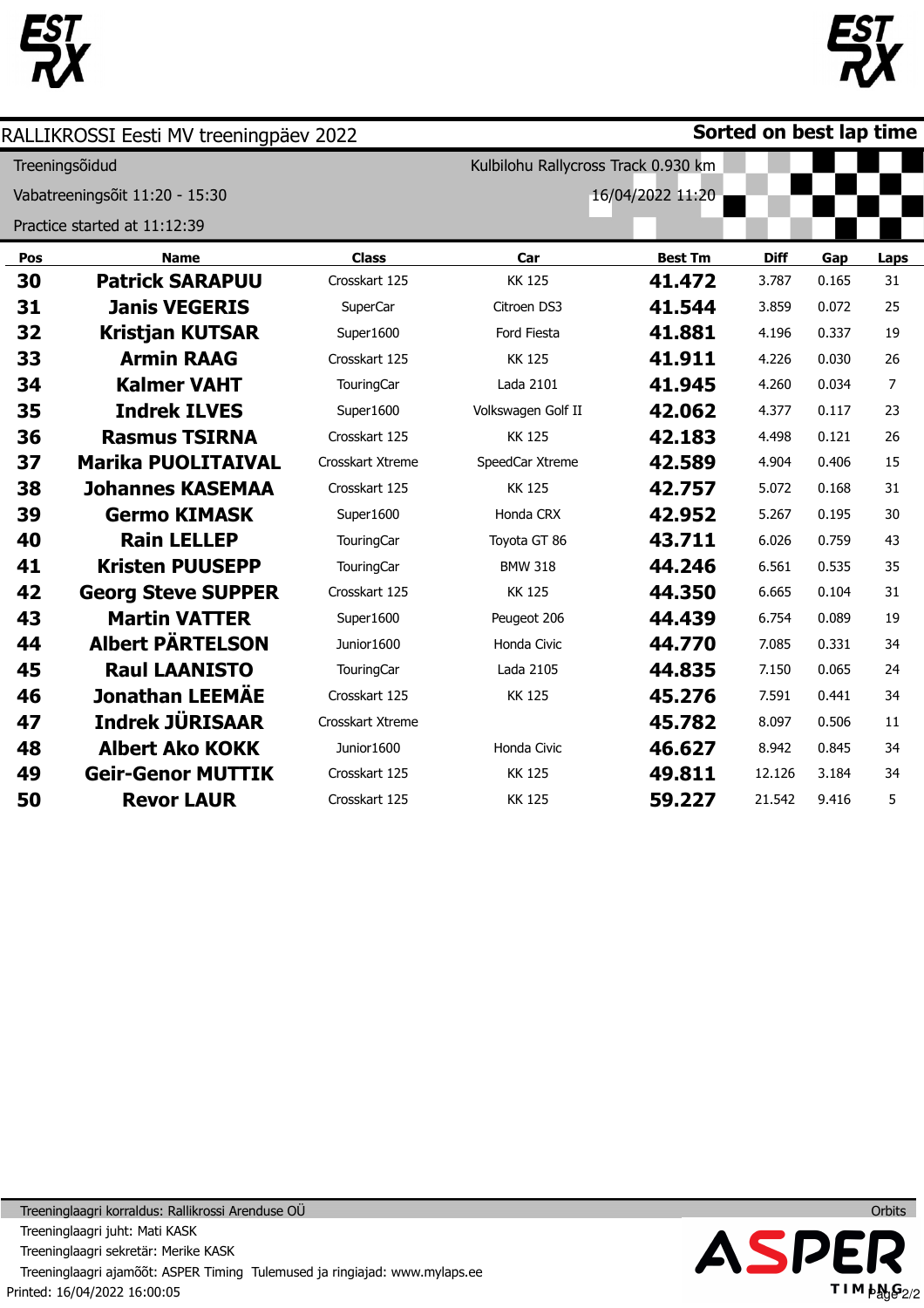



|                         | RALLIKROSSI Eesti MV treeningpäev 2022 |                  |                                     |                  | Sorted on best lap time |       |      |
|-------------------------|----------------------------------------|------------------|-------------------------------------|------------------|-------------------------|-------|------|
|                         | Treeningsõidud                         |                  | Kulbilohu Rallycross Track 0.930 km |                  |                         |       |      |
|                         | Vabatreeningsõit 11:20 - 15:30         |                  |                                     | 16/04/2022 11:20 |                         |       |      |
|                         | Practice started at 11:12:39           |                  |                                     |                  |                         |       |      |
| Pos                     | <b>Name</b>                            | <b>Class</b>     | Car                                 | <b>Best Tm</b>   | <b>Diff</b>             | Gap   | Laps |
|                         |                                        |                  |                                     |                  |                         |       |      |
|                         | <b>Crosskart 125</b>                   |                  |                                     |                  |                         |       |      |
| 1                       | <b>Patrick SARAPUU</b>                 | Crosskart 125    | <b>KK125</b>                        | 41.472           |                         |       | 31   |
| 2                       | <b>Armin RAAG</b>                      | Crosskart 125    | <b>KK125</b>                        | 41.911           | 0.439                   | 0.439 | 26   |
| 3                       | <b>Rasmus TSIRNA</b>                   | Crosskart 125    | <b>KK125</b>                        | 42.183           | 0.711                   | 0.272 | 26   |
| 4                       | <b>Johannes KASEMAA</b>                | Crosskart 125    | <b>KK125</b>                        | 42.757           | 1.285                   | 0.574 | 31   |
| 5                       | <b>Georg Steve SUPPER</b>              | Crosskart 125    | <b>KK125</b>                        | 44.350           | 2.878                   | 1.593 | 31   |
| 6                       | <b>Jonathan LEEMÄE</b>                 | Crosskart 125    | KK 125                              | 45.276           | 3.804                   | 0.926 | 34   |
| 7                       | <b>Geir-Genor MUTTIK</b>               | Crosskart 125    | <b>KK125</b>                        | 49.811           | 8.339                   | 4.535 | 34   |
| 8                       | <b>Revor LAUR</b>                      | Crosskart 125    | <b>KK125</b>                        | 59.227           | 17.755                  | 9.416 | 5    |
|                         |                                        |                  |                                     |                  |                         |       |      |
|                         | <b>Crosskart 650</b>                   |                  |                                     |                  |                         |       |      |
| 1                       | <b>Laur LANGEPROON</b>                 | Crosskart 650    | <b>KK 650</b>                       | 39.781           |                         |       | 19   |
| $\overline{\mathbf{2}}$ | <b>Rait SÖÖT</b>                       | Crosskart 650    | <b>KK 650</b>                       | 39.869           | 0.088                   | 0.088 | 14   |
| 3                       | <b>Keven SERBIN</b>                    | Crosskart 650    | <b>KK 650</b>                       | 41.307           | 1.526                   | 1.438 | 15   |
|                         |                                        |                  |                                     |                  |                         |       |      |
|                         | <b>Crosskart Xtreme</b>                |                  |                                     |                  |                         |       |      |
| 1                       | Peeter RÜÜTEL                          | Crosskart Xtreme | Semog Bravo                         | 37.685           |                         |       | 23   |
| 2                       | <b>Janar MUTTIK</b>                    | Crosskart Xtreme | SpeedCar Wonder                     | 38.231           | 0.546                   | 0.546 | 14   |
| 3                       | <b>Kristo KÜTT</b>                     | Crosskart Xtreme | SpeedCar Xtreme                     | 38.247           | 0.562                   | 0.016 | 24   |
| 4                       | <b>Janis BAUMANIS</b>                  | Crosskart Xtreme | Semog Bravo                         | 38.408           | 0.723                   | 0.161 | 17   |
| 5                       | Toomas TRIISA                          | Crosskart Xtreme | SpeedCar Wonder                     | 38.619           | 0.934                   | 0.211 | 43   |
| 6                       | <b>Tõnis RAIDE</b>                     | Crosskart Xtreme | SpeedCar Xtreme                     | 38.698           | 1.013                   | 0.079 | 39   |
| 7                       | <b>Allan KAKRI</b>                     | Crosskart Xtreme | SpeedCar Wonder                     | 38.728           | 1.043                   | 0.030 | 27   |
| 8                       | <b>Gabriel KOORT</b>                   | Crosskart Xtreme | SpeedCar Xtreme                     | 38.777           | 1.092                   | 0.049 | 27   |
| 9                       | <b>Marko JÄRVE</b>                     | Crosskart Xtreme | A1M                                 | 38.989           | 1.304                   | 0.212 | 24   |
| 10                      | <b>Vahur KUPPER</b>                    | Crosskart Xtreme | SpeedCar Xtreme                     | 39.048           | 1.363                   | 0.059 | 31   |
| 11                      | <b>Jakko VIILO</b>                     | Crosskart Xtreme | SpeedCar Xtreme                     | 39.192           | 1.507                   | 0.144 | 14   |
| 12                      | Ivar RÜHKA                             | Crosskart Xtreme | SpeedCar Xtreme                     | 39.402           | 1.717                   | 0.210 | 24   |



Printed: 16/04/2022 16:00:23 Treeninglaagri korraldus: Rallikrossi Arenduse OÜ Treeninglaagri juht: Mati KASK Treeninglaagri sekretär: Merike KASK Treeninglaagri ajamõõt: ASPER Timing Tulemused ja ringiajad: www.mylaps.ee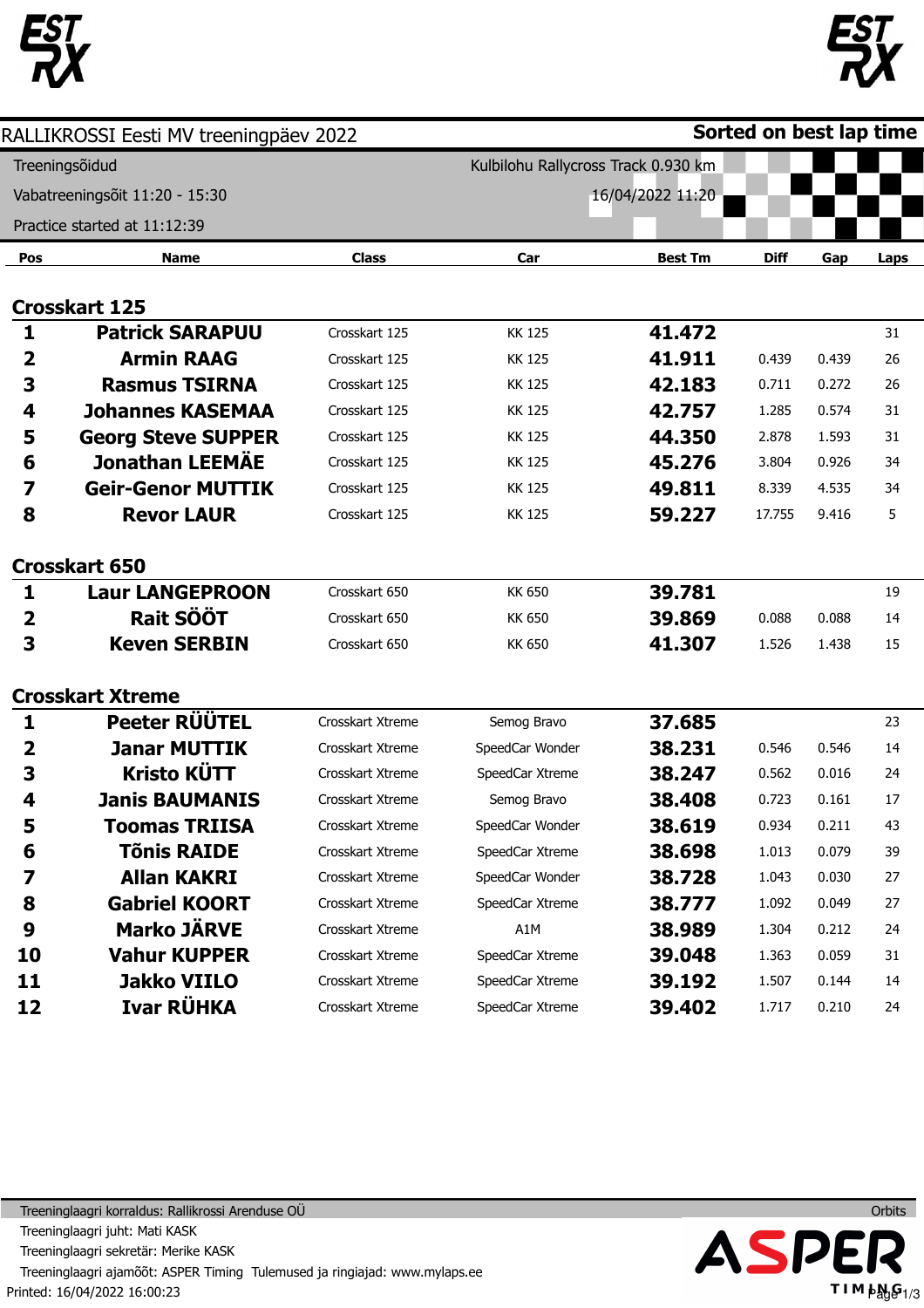



|                         | RALLIKROSSI Eesti MV treeningpäev 2022 |                                     |                          |                  | Sorted on best lap time |       |             |  |
|-------------------------|----------------------------------------|-------------------------------------|--------------------------|------------------|-------------------------|-------|-------------|--|
|                         | Treeningsõidud                         | Kulbilohu Rallycross Track 0.930 km |                          |                  |                         |       |             |  |
|                         | Vabatreeningsõit 11:20 - 15:30         |                                     |                          | 16/04/2022 11:20 |                         |       |             |  |
|                         | Practice started at 11:12:39           |                                     |                          |                  |                         |       |             |  |
| Pos                     | Name                                   | <b>Class</b>                        | Car                      | <b>Best Tm</b>   | <b>Diff</b>             | Gap   | <b>Laps</b> |  |
| 13                      | <b>Mait MÄESAAR</b>                    | Crosskart Xtreme                    | A1M                      | 39.905           | 2.220                   | 0.503 | 12          |  |
| 14                      | <b>Raido NIKONOROV</b>                 | Crosskart Xtreme                    | SpeedCar Wonder          | 40.849           | 3.164                   | 0.944 | 27          |  |
| 15                      | <b>Marika PUOLITAIVAL</b>              | Crosskart Xtreme                    | SpeedCar Xtreme          | 42.589           | 4.904                   | 1.740 | 15          |  |
| 16                      | <b>Indrek JÜRISAAR</b>                 | Crosskart Xtreme                    |                          | 45.782           | 8.097                   | 3.193 | 11          |  |
|                         | <b>Crosskart Xtreme Junior</b>         |                                     |                          |                  |                         |       |             |  |
| $\mathbf{1}$            | <b>Lucas ORAV</b>                      | osskart Xtreme Junio                | SpeedCar Wonder          | 38.965           |                         |       | 26          |  |
|                         | <b>Junior1600</b>                      |                                     |                          |                  |                         |       |             |  |
| 1                       | <b>Robin ALLIK</b>                     | Junior1600                          | Honda Civic              | 40.948           |                         |       | 43          |  |
| $\overline{\mathbf{2}}$ | <b>Albert PÄRTELSON</b>                | Junior1600                          | Honda Civic              | 44.770           | 3.822                   | 3.822 | 34          |  |
| 3                       | <b>Albert Ako KOKK</b>                 | Junior1600                          | Honda Civic              | 46.627           | 5.679                   | 1.857 | 34          |  |
|                         | <b>Super1600</b>                       |                                     |                          |                  |                         |       |             |  |
| 1                       | <b>Sergei BRONSKI</b>                  | Super1600                           | Renault Clio             | 40.493           |                         |       | 23          |  |
| 2                       | <b>Kristjan KUTSAR</b>                 | Super1600                           | Ford Fiesta              | 41.881           | 1.388                   | 1.388 | 19          |  |
| 3                       | <b>Indrek ILVES</b>                    | Super1600                           | Volkswagen Golf II       | 42.062           | 1.569                   | 0.181 | 23          |  |
| 4                       | <b>Germo KIMASK</b>                    | Super1600                           | Honda CRX                | 42.952           | 2.459                   | 0.890 | 30          |  |
| 5                       | <b>Martin VATTER</b>                   | Super1600                           | Peugeot 206              | 44.439           | 3.946                   | 1.487 | 19          |  |
| <b>SuperCar</b>         |                                        |                                     |                          |                  |                         |       |             |  |
| 1                       | <b>Arvo KASK</b>                       | SuperCar                            | Mitsubishi Lancer EVO    | 39.814           |                         |       | 19          |  |
| 2                       | <b>Maiko TAMM</b>                      | SuperCar                            | Mitsubishi Lancer EVO    | 40.330           | 0.516                   | 0.516 | 15          |  |
| 3                       | <b>Raini ROOMETS</b>                   | SuperCar                            | Skoda Fabia RR           | 40.404           | 0.590                   | 0.074 | 6           |  |
| 4                       | <b>Tõnu PEEK</b>                       | SuperCar                            | Mitsubishi Lancer EVO IX | 40.848           | 1.034                   | 0.444 | 11          |  |
| 5                       | <b>Mart TIKKERBÄR</b>                  | SuperCar                            | Mitsubishi Lancer EVO X  | 41.043           | 1.229                   | 0.195 | 19          |  |
| 6                       | <b>Janis VEGERIS</b>                   | <b>SuperCar</b>                     | Citroen DS3              | 41.544           | 1.730                   | 0.501 | 25          |  |
|                         |                                        |                                     |                          |                  |                         |       |             |  |

**TouringCar** 



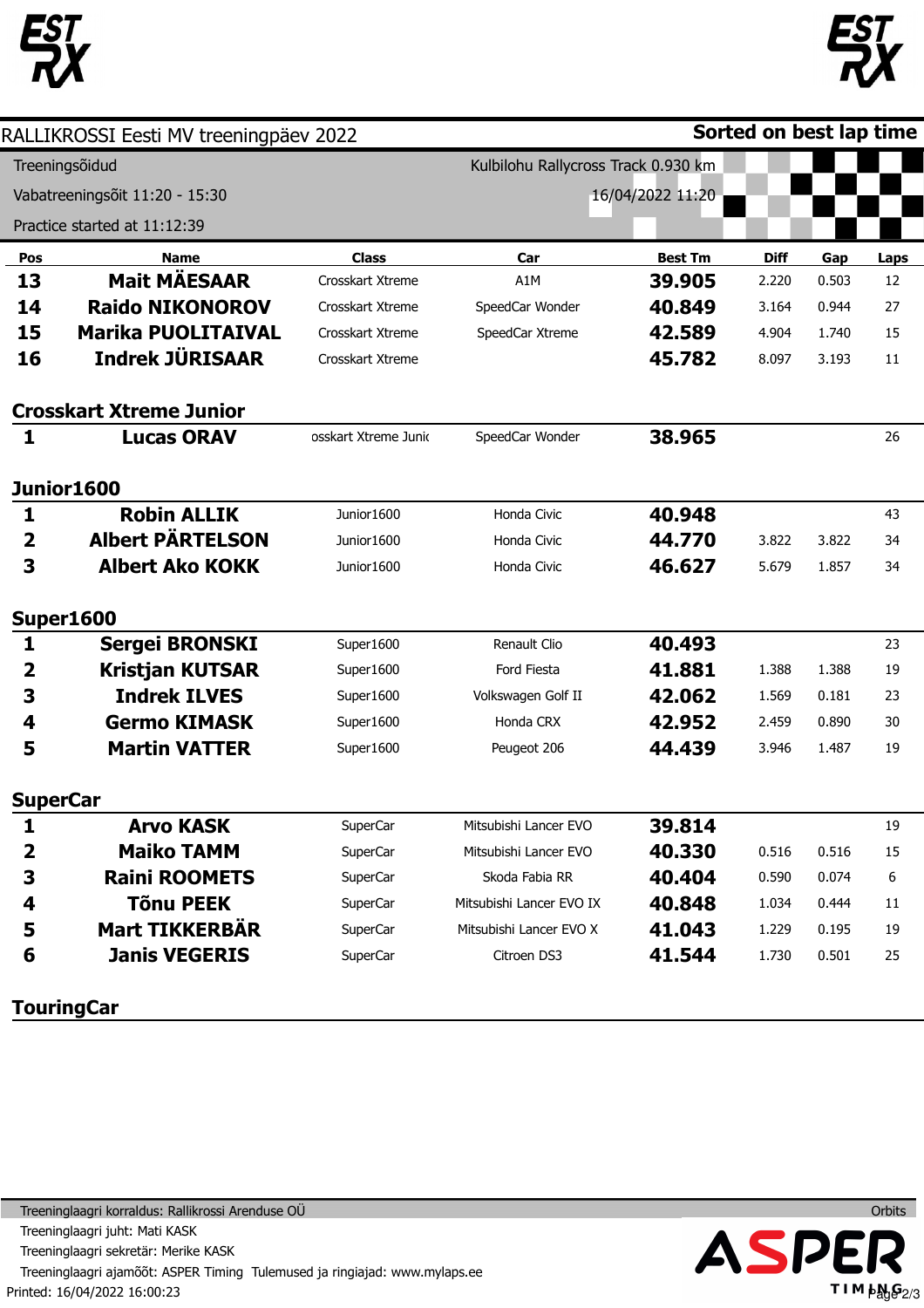



|                | RALLIKROSSI Eesti MV treeningpäev 2022 |                   |                                     |                  | Sorted on best lap time |       |      |  |  |  |
|----------------|----------------------------------------|-------------------|-------------------------------------|------------------|-------------------------|-------|------|--|--|--|
| Treeningsõidud |                                        |                   | Kulbilohu Rallycross Track 0.930 km |                  |                         |       |      |  |  |  |
|                | Vabatreeningsõit 11:20 - 15:30         |                   |                                     | 16/04/2022 11:20 |                         |       |      |  |  |  |
|                | Practice started at 11:12:39           |                   |                                     |                  |                         |       |      |  |  |  |
| Pos            | <b>Name</b>                            | <b>Class</b>      | Car                                 | <b>Best Tm</b>   | <b>Diff</b>             | Gap   | Laps |  |  |  |
|                | <b>Andreas ARUAAS</b>                  | <b>TouringCar</b> | Ford Fiesta MK6                     | 39.787           |                         |       | 28   |  |  |  |
| 2              | Siim SÜNDEMA                           | <b>TouringCar</b> | Ford Fiesta MK7                     | 40.117           | 0.330                   | 0.330 | 27   |  |  |  |
| 3              | <b>Priit REBANE</b>                    | <b>TouringCar</b> | Volvo C30                           | 40.389           | 0.602                   | 0.272 | 28   |  |  |  |
| 4              | <b>Rommi PUKK</b>                      | <b>TouringCar</b> | <b>BMW 120</b>                      | 40.496           | 0.709                   | 0.107 | 31   |  |  |  |
| 5              | <b>Kalmer VAHT</b>                     | <b>TouringCar</b> | Lada 2101                           | 41.945           | 2.158                   | 1.449 | 7    |  |  |  |
| 6              | <b>Rain LELLEP</b>                     | <b>TouringCar</b> | Toyota GT 86                        | 43.711           | 3.924                   | 1.766 | 43   |  |  |  |
| 7              | <b>Kristen PUUSEPP</b>                 | <b>TouringCar</b> | <b>BMW 318</b>                      | 44.246           | 4.459                   | 0.535 | 35   |  |  |  |
| 8              | <b>Raul LAANISTO</b>                   | TouringCar        | Lada 2105                           | 44.835           | 5.048                   | 0.589 | 24   |  |  |  |

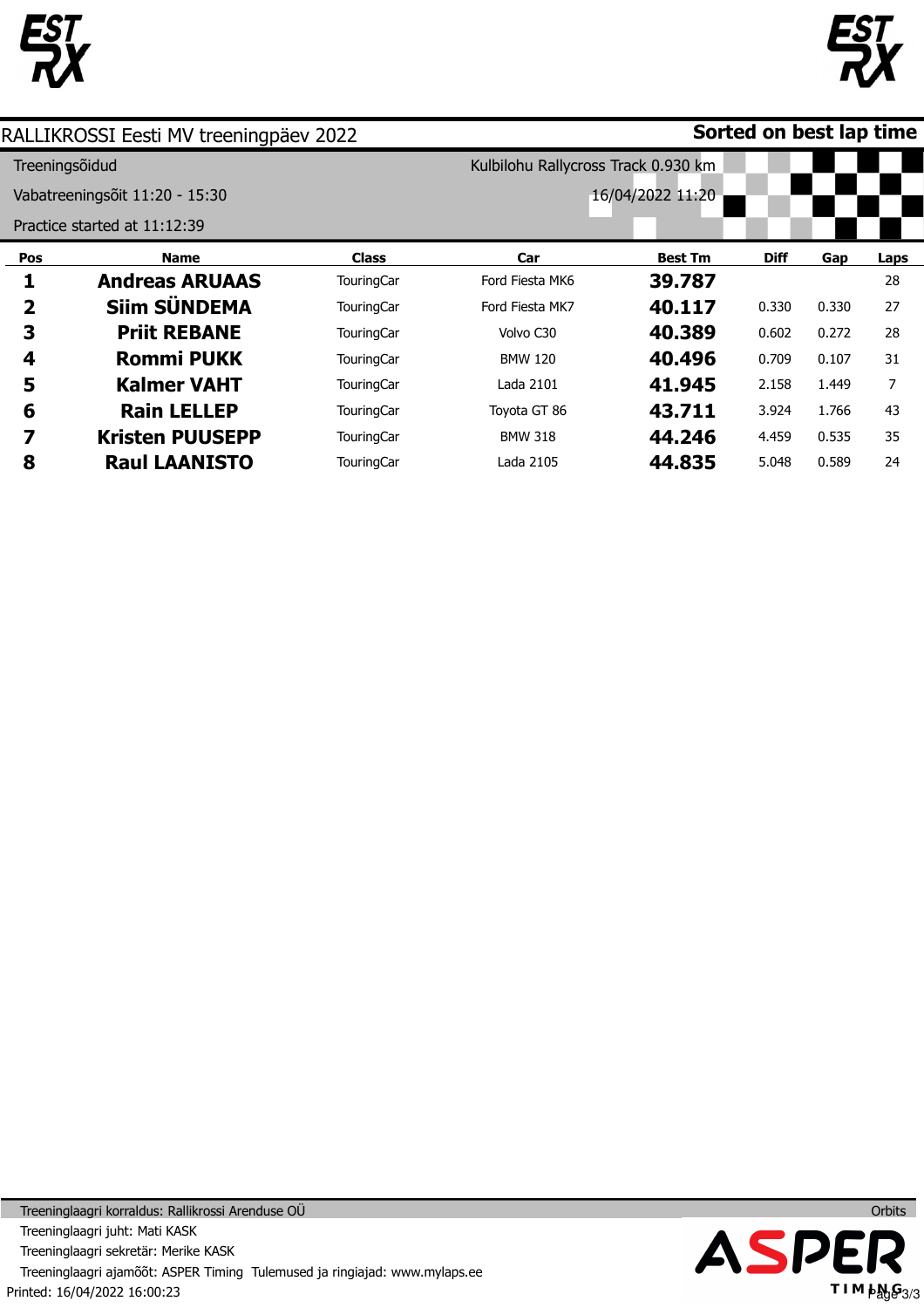



### Treeningsõidud

23

39.492

 $+1.245$ 

Vabatreeningsõit 11:20 - 15:30

### Practice started at 11:12:39

| Lap                     | Lap Tm             | Diff         | <b>Time of Day</b> | Lap            | Lap Tm             | Diff         | <b>Time of Day</b> | Lap                     | Lap Tm      | Diff         | <b>Time of Day</b>           |
|-------------------------|--------------------|--------------|--------------------|----------------|--------------------|--------------|--------------------|-------------------------|-------------|--------------|------------------------------|
|                         |                    |              |                    | 24             | 39.015             | $+0.768$     | 15:20:04.589       | (111) Tõnis RAIDE       |             |              |                              |
|                         | (77) Peeter RÜÜTEL |              |                    |                |                    |              |                    | $\mathbf{1}$            | 40.310      | $+1.612$     | 11:39:24.180                 |
|                         | 41.551             | $+3.866$     | 11:39:40.227       |                | (6) Janis BAUMANIS |              |                    | $\mathbf 2$             | 40.470      | $+1.772$     | 11:40:04.650                 |
| $\overline{c}$          | 39.912             | $+2.227$     | 11:40:20.139       | $\mathbf{1}$   | 38.906             | $+0.498$     | 11:39:27.754       | 3                       | 40.882      | $+2.184$     | 11:40:45.532                 |
| 3                       | 45.040             | $+7.355$     | 11:41:05.179       | $\overline{c}$ | 43.233             | $+4.825$     | 11:40:10.987       | 4<br>9:52.995           |             | $+9:14.297$  | 11:50:38.527                 |
| $\overline{\mathbf{4}}$ | 36:46.459          | +36:08.774   | 12:17:51.638       | 3              | 39.084             | $+0.676$     | 11:40:50.071       | 5                       | 39.770      | $+1.072$     | 11:51:18.297                 |
| 5                       | 38.791             | $+1.106$     | 12:18:30.429       | $\overline{4}$ | 9:37.312           | $+8:58.904$  | 11:50:27.383       | 6                       | 40.210      | $+1.512$     | 11:51:58.507                 |
| 6                       | 39.976             | $+2.291$     | 12:19:10.405       | $\mathbf 5$    | 39.880             | $+1.472$     | 11:51:07.263       | $\overline{7}$          | 39.079      | $+0.381$     | 11:52:37.586                 |
| $\overline{7}$          | 40.212             | $+2.527$     | 12:19:50.617       | 6              | 39.700             | $+1.292$     | 11:51:46.963       | 8<br>25:29.062          |             | +24:50.364   | 12:18:06.648                 |
| 8                       | 26:30.637          | $+25:52.952$ | 12:46:21.254       | $\overline{7}$ | 38.540             | $+0.132$     | 11:52:25.503       | 9                       | 39.804      | $+1.106$     | 12:18:46.452                 |
| 9                       | 39.876             | $+2.191$     | 12:47:01.130       | 8              | 25:32.635          | $+24:54.227$ | 12:17:58.138       | 10                      | 39.917      | $+1.219$     | 12:19:26.369                 |
| 10                      | 38.720             | $+1.035$     | 12:47:39.850       | 9              | 38.686             | $+0.278$     | 12:18:36.824       | 11                      | 39.849      | $+1.151$     | 12:20:06.218                 |
| 11                      | 39.855             | $+2.170$     | 12:48:19.705       | 10             | 2:59:20.284        | 2:58:41.876  | 15:17:57.108       | 12                      | 7:11.054    | $+6:32.356$  | 12:27:17.272                 |
| 12                      | 11:52.734          | $+11:15.049$ | 13:00:12.439       | 11             | 40.860             | $+2.452$     | 15:18:37.968       | 13                      | 39.314      | $+0.616$     | 12:27:56.586                 |
| 13                      | 37.685             |              | 13:00:50.124       | 12             | 39.440             | $+1.032$     | 15:19:17.408       | 14                      | 39.871      | $+1.173$     | 12:28:36.457                 |
| 14                      | 38.185             | $+0.500$     | 13:01:28.309       | 13             | 38.995             | $+0.587$     | 15:19:56.403       | 15                      | 39.668      | $+0.970$     | 12:29:16.125                 |
| 15                      | 38.700             | $+1.015$     | 13:02:07.009       | 14             | 7:29.349           | $+6:50.941$  | 15:27:25.752       | 16<br>31:01.483         |             | +30:22.785   | 13:00:17.608                 |
| 16                      | 28:16.620          | +27:38.935   | 13:30:23.629       | 15             | 38.712             | $+0.304$     | 15:28:04.464       | 17                      | 39.483      | $+0.785$     | 13:00:57.091                 |
| 17                      | 44.259             | $+6.574$     | 13:31:07.888       | 16             | 39.250             | $+0.842$     | 15:28:43.714       | 18                      | 40.297      | $+1.599$     | 13:01:37.388                 |
| 18                      | 38.635             | $+0.950$     | 13:31:46.523       | 17             | 38.408             |              | 15:29:22.122       | 19                      | 39.740      | $+1.042$     | 13:02:17.128                 |
| 19                      | 39.597             | $+1.912$     | 13:32:26.120       |                |                    |              |                    | 20<br>9:48.347          |             | $+9:09.649$  | 13:12:05.475                 |
| 20                      | 1:12:30.850        | 1:11:53.165  | 14:44:56.970       |                | (18) Toomas TRIISA |              |                    | 21                      | 38.829      | $+0.131$     | 13:12:44.304                 |
| 21                      | 38.479             | $+0.794$     | 14:45:35.449       | $\mathbf{1}$   | 55.767             | $+17.148$    | 11:51:10.617       | 22                      | 45.470      | $+6.772$     | 13:13:29.774                 |
| 22                      | 37.876             | $+0.191$     | 14:46:13.325       | $\overline{c}$ | 49.717             | $+11.098$    | 11:52:00.334       | 23                      | 39.586      | $+0.888$     | 13:14:09.360                 |
| 23                      | 38.047             | $+0.362$     | 14:46:51.372       | 3              | 46.100             | $+7.481$     | 11:52:46.434       | 24<br>1:06:00.402       | 1:05:21.704 |              | 14:20:09.762                 |
|                         |                    |              |                    | $\overline{4}$ | 24:56.250          | $+24:17.631$ | 12:17:42.684       | 25                      | 39.038      | $+0.340$     | 14:20:48.800                 |
|                         | (555) Janar MUTTIK |              |                    | $\mathbf 5$    | 43.480             | $+4.861$     | 12:18:26.164       | 26                      | 38.956      | $+0.258$     | 14:21:27.756                 |
| 1                       | 40.372             | $+2.141$     | 13:13:00.067       | $\,6\,$        | 42.045             | $+3.426$     | 12:19:08.209       | 27                      | 38.941      | $+0.243$     | 14:22:06.697                 |
| $\overline{c}$          | 46.141             | $+7.910$     |                    | $\overline{7}$ | 40.694             | $+2.075$     | 12:19:48.903       | 28                      | 41.117      | $+2.419$     | 14:22:47.814                 |
|                         |                    |              | 13:13:46.208       | $\bf8$         | 7:32.946           | $+6:54.327$  | 12:27:21.849       | 29<br>22:04.618         |             | $+21:25.920$ | 14:44:52.432                 |
| 3                       | 38.994             | $+0.763$     | 13:14:25.202       | 9              | 40.952             | $+2.333$     | 12:28:02.801       | 30                      | 38.698      |              | 14:45:31.130                 |
| 4                       | 15:43.390          | $+15:05.159$ | 13:30:08.592       | $10$           | 39.955             | $+1.336$     | 12:28:42.756       | 31                      | 39.275      | $+0.577$     | 14:46:10.405                 |
| 5                       | 45.637             | $+7.406$     | 13:30:54.229       | 11             | 40.979             | $+2.360$     | 12:29:23.735       | 32                      | 38.707      | $+0.009$     |                              |
| 6                       | 40.772             | $+2.541$     | 13:31:35.001       | 12             | 31:11.985          | +30:33.366   | 13:00:35.720       | 33<br>9:18.490          |             | +8:39.792    | 14:46:49.112<br>14:56:07.602 |
| $\overline{7}$          | 1:06:44.213        | 1:06:05.982  | 14:38:19.214       | 13             | 40.562             | $+1.943$     | 13:01:16.282       | 34                      | 39.125      | $+0.427$     |                              |
| 8                       | 38.769             | $+0.538$     | 14:38:57.983       | 14             | 39.164             | $+0.545$     | 13:01:55.446       |                         |             |              | 14:56:46.727                 |
| 9                       | 38.677             | $+0.446$     | 14:39:36.660       | 15             | 39.074             | $+0.455$     | 13:02:34.520       | 35                      | 38.925      | $+0.227$     | 14:57:25.652                 |
| 10                      | 45.545             | $+7.314$     | 14:40:22.205       | 16             | 9:52.627           | $+9:14.008$  | 13:12:27.147       | 36<br>20:18.195         |             | +19:39.497   | 15:17:43.847                 |
| 11                      | 15:29.234          | $+14:51.003$ | 14:55:51.439       | 17             | 40.491             | $+1.872$     | 13:13:07.638       | 37                      | 38.977      | $+0.279$     | 15:18:22.824                 |
| 12                      | 38.231             |              | 14:56:29.670       | 18             | 39.623             | $+1.004$     | 13:13:47.261       | 38                      | 39.876      | $+1.178$     | 15:19:02.700                 |
| 13                      | 38.519             | $+0.288$     | 14:57:08.189       | 19             | 44.720             | $+6.101$     | 13:14:31.981       | 39                      | 39.600      | $+0.902$     | 15:19:42.300                 |
| 14                      | 38.439             | $+0.208$     | 14:57:46.628       | 20             | 15:46.005          | +15:07.386   | 13:30:17.986       |                         |             |              |                              |
|                         |                    |              |                    |                |                    |              |                    | (88) Allan KAKRI        |             |              |                              |
| (17) Kristo KÜTT        |                    |              |                    | 21             | 39.757             | $+1.138$     | 13:30:57.743       | $\mathbf{1}$            | 39.520      | $+0.792$     | 11:51:13.224                 |
| 1                       | 40.395             | $+2.148$     | 11:39:34.084       | 22             | 39.029             | $+0.410$     | 13:31:36.772       | $\overline{\mathbf{c}}$ | 41.843      | $+3.115$     | 11:51:55.067                 |
| $\overline{\mathbf{c}}$ | 44.943             | $+6.696$     | 11:40:19.027       | 23             | 47.250             | $+8.631$     | 13:32:24.022       | 3                       | 39.427      | $+0.699$     | 11:52:34.494                 |
| 3                       | 39.101             | $+0.854$     | 11:40:58.128       | 24             | 1:06:03.892        | 1:05:25.273  | 14:38:27.914       | 4<br>34:19.734          |             | +33:41.006   | 12:26:54.228                 |
| 4                       | 45:52.049          | +45:13.802   | 12:26:50.177       | 25             | 39.771             | $+1.152$     | 14:39:07.685       | 5                       | 38.728      |              | 12:27:32.956                 |
| 5                       | 39.592             | $+1.345$     | 12:27:29.769       | 26             | 39.320             | $+0.701$     | 14:39:47.005       | 6                       | 39.633      | $+0.905$     | 12:28:12.589                 |
| 6                       | 38.685             | $+0.438$     | 12:28:08.454       | 27             | 45.677             | $+7.058$     | 14:40:32.682       | $\overline{7}$          | 39.274      | $+0.546$     | 12:28:51.863                 |
| $\overline{7}$          | 38.643             | $+0.396$     | 12:28:47.097       | 28             | 15:22.083          | $+14:43.464$ | 14:55:54.765       | 8<br>1:01:12.009        | 1:00:33.281 |              | 13:30:03.872                 |
| 8                       | 31:44.011          | +31:05.764   | 13:00:31.108       | 29             | 39.635             | $+1.016$     | 14:56:34.400       | 9                       | 43.499      | $+4.771$     | 13:30:47.371                 |
| 9                       | 38.957             | $+0.710$     | 13:01:10.065       | 30             | 38.920             | $+0.301$     | 14:57:13.320       | 10                      | 40.032      | $+1.304$     | 13:31:27.403                 |
| 10                      | 38.472             | $+0.225$     | 13:01:48.537       | 31             | 45.372             | $+6.753$     | 14:57:58.692       | 11                      | 40.055      | $+1.327$     | 13:32:07.458                 |
| 11                      | 44.539             | $+6.292$     | 13:02:33.076       | 32             | 19:49.261          | +19:10.642   | 15:17:47.953       | 12<br>1:13:09.466       | 1:12:30.738 |              | 14:45:16.924                 |
| 12                      | 1:17:41.035        | 1:17:02.788  | 14:20:14.111       | 33             | 39.486             | $+0.867$     | 15:18:27.439       | 13                      | 39.212      | $+0.484$     | 14:45:56.136                 |
| 13                      | 39.007             | $+0.760$     | 14:20:53.118       | 34             | 39.157             | $+0.538$     | 15:19:06.596       | 14                      | 39.314      | $+0.586$     | 14:46:35.450                 |
| 14                      | 38.831             | $+0.584$     | 14:21:31.949       | 35             | 38.987             | $+0.368$     | 15:19:45.583       | 15                      | 39.150      | $+0.422$     | 14:47:14.600                 |
| 15                      | 38.247             |              | 14:22:10.196       | 36             | 7:57.405           | +7:18.786    | 15:27:42.988       | 16                      | 8:44.722    | $+8:05.994$  | 14:55:59.322                 |
| 16                      | 39.429             | $+1.182$     | 14:22:49.625       | 37             | 39.738             | $+1.119$     | 15:28:22.726       | 17                      | 50.662      | $+11.934$    | 14:56:49.984                 |
| 17                      | 22:22.498          | $+21:44.251$ | 14:45:12.123       | 38             | 39.428             | $+0.809$     | 15:29:02.154       | 18                      | 39.545      | $+0.817$     | 14:57:29.529                 |
| 18                      | 44.824             | $+6.577$     | 14:45:56.947       | 39             | 39.345             | $+0.726$     | 15:29:41.499       | 19                      | 46.140      | $+7.412$     | 14:58:15.669                 |
| 19                      | 40.082             | $+1.835$     | 14:46:37.029       | 40             | 14:49.528          | +14:10.909   | 15:44:31.027       | 20<br>29:01.475         |             | +28:22.747   | 15:27:17.144                 |
| 20                      | 39.070             | $+0.823$     | 14:47:16.099       | 41             | 38.619             |              | 15:45:09.646       | 21                      | 39.256      | $+0.528$     | 15:27:56.400                 |
| 21                      | 30:50.034          | +30:11.787   | 15:18:06.133       | 42             | 38.756             | $+0.137$     | 15:45:48.402       | 22                      | 39.050      | $+0.322$     | 15:28:35.450                 |
| 22                      | 39.949             | $+1.702$     | 15:18:46.082       | 43             | 46.782             | $+8.163$     | 15:46:35.184       | 23                      | 39.591      | $+0.863$     | 15:29:15.041                 |
| 23                      | 39.492             | $+1.245$     | 15:19:25.574       |                |                    |              |                    | 24<br>15:00.396         |             | +14:21.668   | 15:44:15.437                 |
|                         |                    |              |                    |                |                    |              |                    |                         |             |              |                              |

Kulbilohu Rallycross Track 0.930 km

16/04/2022 11:20

Treeninglaagri korraldus: Rallikrossi Arenduse OÜ Treeninglaagri juht: Mati KASK Treeninglaagri sekretär: Merike KASK Treeninglaagri ajamõõt: ASPER Timing Tulemused ja ringiajad: www.mylaps.ee Printed: 16/04/2022 16:00:31

 $\mathsf{l}$ 

15:19:25.574



+14:21.668

15:00.396

Orbits

15:44:15.437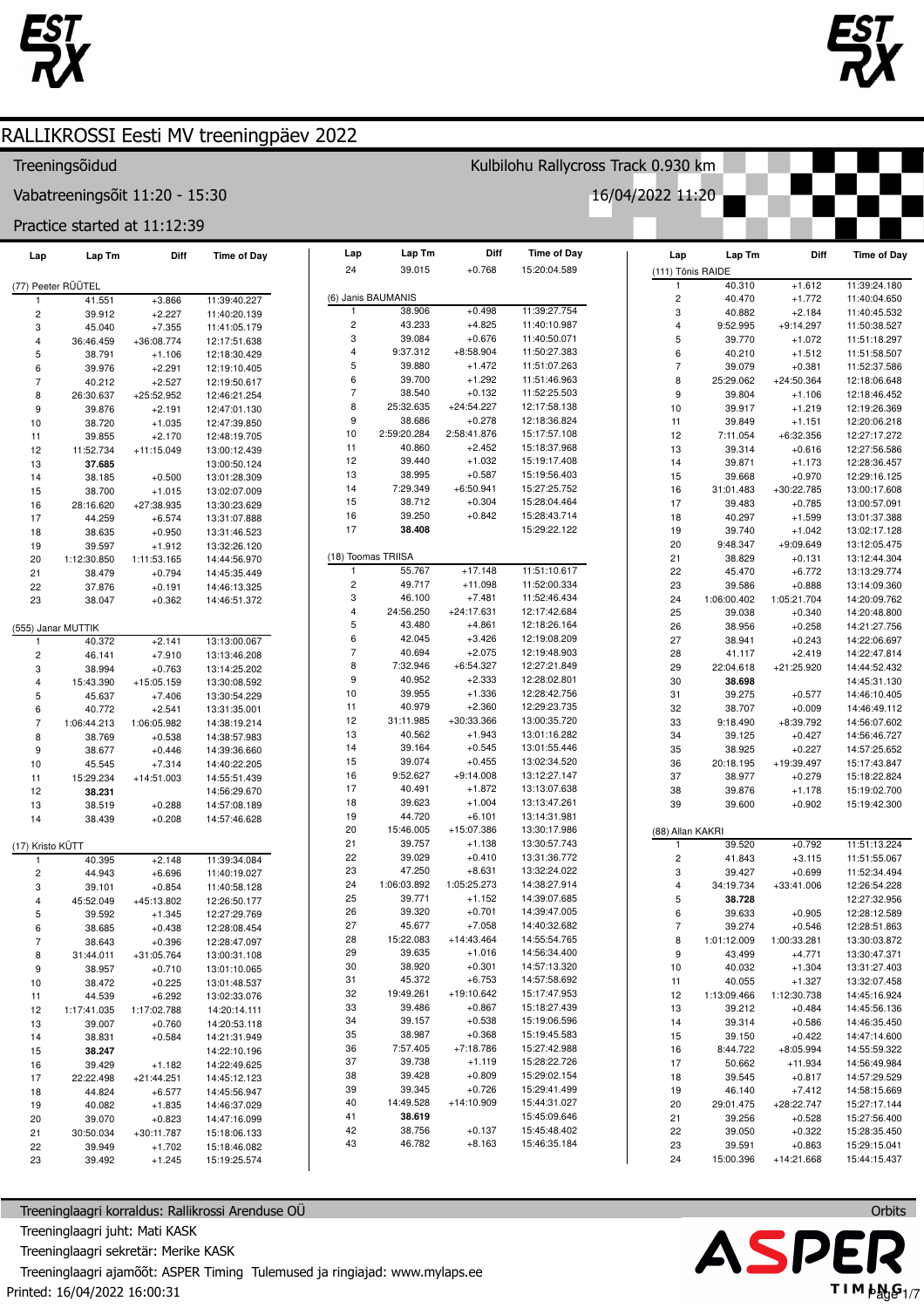



## Treeningsõidud

Vabatreeningsõit 11:20 - 15:30

Practice started at 11:12:39

| Lap               | Lap Tm              | Diff                 | <b>Time of Day</b>           | Lap               | Lap Tm           |  |
|-------------------|---------------------|----------------------|------------------------------|-------------------|------------------|--|
| 25                | 39.297              | $+0.569$             | 15:44:54.734                 | 5                 | 44.977           |  |
| 26                | 38.757              | $+0.029$             | 15:45:33.491                 | 6                 | 40.331           |  |
| 27                | 39.188              | $+0.460$             | 15:46:12.679                 | 7                 | 40.133           |  |
|                   |                     |                      |                              | 8                 | 17:00.450        |  |
|                   | (696) Gabriel KOORT |                      |                              | 9                 | 39.533           |  |
| 1                 | 40.640              | $+1.863$             | 11:39:48.396                 | 10                | 40.101           |  |
| 2                 | 39.536              | $+0.759$             | 11:40:27.932                 | 11                | 1:26.109         |  |
| 3                 | 40.350              | $+1.573$             | 11:41:08.282                 | 12                | 1:31:28.568      |  |
| 4                 | 9:33.904            | $+8:55.127$          | 11:50:42.186                 | 13                | 39.853           |  |
| 5                 | 39.286              | $+0.509$             | 11:51:21.472                 | 14                | 39.781           |  |
| 6                 | 44.817              | $+6.040$             | 11:52:06.289                 | 15                | 39.215           |  |
| $\overline{7}$    | 40.595              | $+1.818$             | 11:52:46.884                 | 16                | 39.308           |  |
| 8                 | 25:15.301           | +24:36.524           | 12:18:02.185                 | 17                | 22:11.996        |  |
| 9                 | 38.777              |                      | 12:18:40.962                 | 18                | 39.362           |  |
| 10                | 39.654              | $+0.877$             | 12:19:20.616                 | 19                | 39.107           |  |
| 11                | 39.277              | $+0.500$             | 12:19:59.893                 | 20                | 38.989           |  |
| 12                | 2:18:00.148         | 2:17:21.371          | 14:38:00.041                 | 21                | 40:23.776        |  |
| 13                | 39.811              | $+1.034$             | 14:38:39.852                 | 22                | 39.603           |  |
| 14                | 40.152              | $+1.375$             | 14:39:20.004                 | 23                | 47.060           |  |
| 15                | 39.616              | $+0.839$             | 14:39:59.620                 | 24                | 40.397           |  |
| 16                | 38:01.837           | +37:23.060           | 15:18:01.457                 |                   |                  |  |
| 17                | 38.802              | $+0.025$             | 15:18:40.259                 | (37) Vahur KUPPER |                  |  |
| 18                | 38.868              | $+0.091$             | 15:19:19.127                 | 1                 | 45.492           |  |
| 19                | 39.704              | $+0.927$             | 15:19:58.831                 | 2                 | 41.528           |  |
| 20                | 7:13.301            | $+6:34.524$          | 15:27:12.132                 | 3                 | 44.471           |  |
| 21                | 40.343              | $+1.566$             | 15:27:52.475                 | 4                 | 36:18.267        |  |
| 22                | 39.052              | $+0.275$             | 15:28:31.527                 | 5                 | 41.938           |  |
| 23                | 39.684              | $+0.907$             | 15:29:11.211                 | 6                 | 40.671           |  |
| 24                | 15:08.001           | +14:29.224           | 15:44:19.212                 | 7                 | 40.129           |  |
| 25                | 38.979              | $+0.202$             | 15:44:58.191                 | 8                 | 40:35.946        |  |
| 26                | 39.095              | $+0.318$             | 15:45:37.286                 | 9                 | 41.211           |  |
| 27                | 39.092              | $+0.315$             | 15:46:16.378                 | 10<br>11          | 40.106<br>40.114 |  |
|                   |                     |                      |                              | 12                | 27:24.002        |  |
| (70) Lucas ORAV   |                     |                      |                              | 13                | 40.067           |  |
| 1                 | 44.226              | $+5.261$             | 12:18:16.992                 | 14                | 40.169           |  |
| 2                 | 40.569              | $+1.604$             | 12:18:57.561                 | 15                | 40.274           |  |
| 3                 | 40.299              | $+1.334$             | 12:19:37.860                 | 16                | 1:06:21.764      |  |
| 4                 | 26:34.821           | +25:55.856           | 12:46:12.681                 | 17                | 40.320           |  |
| 5<br>6            | 40.170              | $+1.205$<br>$+1.204$ | 12:46:52.851<br>12:47:33.020 | 18                | 40.526           |  |
| $\overline{7}$    | 40.169<br>12:49.037 | +12:10.072           | 13:00:22.057                 | 19                | 43.875           |  |
| 8                 | 39.245              | $+0.280$             | 13:01:01.302                 | 20                | 15:20.383        |  |
| 9                 | 39.293              | $+0.328$             | 13:01:40.595                 | 21                | 39.729           |  |
| 10                | 40.000              | $+1.035$             | 13:02:20.595                 | 22                | 39.518           |  |
| 11                | 9:49.280            | $+9:10.315$          | 13:12:09.875                 | 23                | 39.811           |  |
| 12                | 42.154              | $+3.189$             | 13:12:52.029                 | 24                | 20:14.353        |  |
| 13                | 39.388              | $+0.423$             | 13:13:31.417                 | 25                | 39.945           |  |
| 14                | 39.866              | $+0.901$             | 13:14:11.283                 | 26                | 39.760           |  |
| 15                | 1:23:58.317         | 1:23:19.352          | 14:38:09.600                 | 27                | 39.048           |  |
| 16                | 40.176              | $+1.211$             | 14:38:49.776                 | 28                | 7:42.811         |  |
| 17                | 43.369              | $+4.404$             | 14:39:33.145                 | 29                | 39.557           |  |
| 18                | 41.221              | $+2.256$             | 14:40:14.366                 | 30                | 40.673           |  |
| 19                | 5:06.304            | $+4:27.339$          | 14:45:20.670                 | 31                | 39.924           |  |
| 20                | 39.039              | $+0.074$             | 14:45:59.709                 |                   |                  |  |
| 21                | 39.652              | $+0.687$             | 14:46:39.361                 | (98) Jakko VIILO  |                  |  |
| 22                | 39.454              | $+0.489$             | 14:47:18.815                 | 1                 | 40.628           |  |
| 23                | 8:43.949            | $+8:04.984$          | 14:56:02.764                 | 2                 | 40.385           |  |
| 24                | 38.965              |                      | 14:56:41.729                 | 3                 | 48.161           |  |
| 25                | 38.995              | $+0.030$             | 14:57:20.724                 | 4                 | 25:19.331        |  |
| 26                | 44.236              | $+5.271$             | 14:58:04.960                 | 5                 | 41.028           |  |
|                   |                     |                      |                              | 6                 | 50.400           |  |
| (333) Marko JÄRVE |                     |                      |                              | 7                 | 44.966           |  |
| 1                 | 41.409              | $+2.420$             | 11:39:44.799                 | 8                 | 26:06.084        |  |
| 2                 | 41.855              | $+2.866$             | 11:40:26.654                 | 9                 | 39.257           |  |
| 3                 | 45.912              | $+6.923$             | 11:41:12.566                 | 10                | 40.617           |  |
| 4                 | 45:45.728           | +45:06.739           | 12:26:58.294                 | 11                | 39.192           |  |
|                   |                     |                      |                              |                   |                  |  |

Treeninglaagri korraldus: Rallikrossi Arenduse OÜ Treeninglaagri juht: Mati KASK Treeninglaagri sekretär: Merike KASK Treeninglaagri ajamõõt: ASPER Timing Tulemused ja ringiajad: www.mylaps.ee Printed: 16/04/2022 16:00:31

| Lap                    | Lap Tm      | Diff         | <b>Time of Day</b> |
|------------------------|-------------|--------------|--------------------|
| 5                      | 44.977      | $+5.988$     | 12:27:43.271       |
| 6                      | 40.331      | $+1.342$     | 12:28:23.602       |
| 7                      | 40.133      | $+1.144$     | 12:29:03.735       |
| 8                      | 17:00.450   | $+16:21.461$ | 12:46:04.185       |
| 9                      | 39.533      | $+0.544$     | 12:46:43.718       |
| 10                     | 40.101      | $+1.112$     | 12:47:23.819       |
| 11                     | 1:26.109    | $+47.120$    | 12:48:49.928       |
| 12                     | 1:31:28.568 | 1:30:49.579  | 14:20:18.496       |
| 13                     | 39.853      | $+0.864$     | 14:20:58.349       |
| 14                     | 39.781      | $+0.792$     | 14:21:38.130       |
| 15                     | 39.215      | $+0.226$     | 14:22:17.345       |
| 16                     | 39.308      | $+0.319$     | 14:22:56.653       |
| 17                     | 22:11.996   | $+21:33.007$ | 14:45:08.649       |
| 18                     | 39.362      | $+0.373$     | 14:45:48.011       |
| 19                     | 39.107      | $+0.118$     | 14:46:27.118       |
| 20                     | 38.989      |              | 14:47:06.107       |
| 21                     | 40:23.776   | +39:44.787   | 15:27:29.883       |
| 22                     | 39.603      | $+0.614$     | 15:28:09.486       |
| 23                     | 47.060      | $+8.071$     | 15:28:56.546       |
| 24                     | 40.397      | $+1.408$     | 15:29:36.943       |
|                        |             |              |                    |
| (37) Vahur KUPPER<br>1 | 45.492      | $+6.444$     | 11:40:03.255       |
| 2                      | 41.528      | $+2.480$     | 11:40:44.783       |
| 3                      | 44.471      | $+5.423$     | 11:41:29.254       |
| 4                      | 36:18.267   | +35:39.219   | 12:17:47.521       |
| 5                      | 41.938      | $+2.890$     | 12:18:29.459       |
| 6                      | 40.671      | $+1.623$     | 12:19:10.130       |
| 7                      | 40.129      | $+1.081$     | 12:19:50.259       |
| 8                      | 40:35.946   | +39:56.898   | 13:00:26.205       |
| 9                      | 41.211      | $+2.163$     | 13:01:07.416       |
| 10                     | 40.106      | $+1.058$     | 13:01:47.522       |
| 11                     | 40.114      | $+1.066$     | 13:02:27.636       |
| 12                     | 27:24.002   | +26:44.954   | 13:29:51.638       |
| 13                     | 40.067      | $+1.019$     | 13:30:31.705       |
| 14                     | 40.169      | $+1.121$     | 13:31:11.874       |
| 15                     | 40.274      | $+1.226$     | 13:31:52.148       |
| 16                     | 1:06:21.764 | 1:05:42.716  | 14:38:13.912       |
| 17                     | 40.320      | $+1.272$     | 14:38:54.232       |
| 18                     | 40.526      | $+1.478$     | 14:39:34.758       |
| 19                     | 43.875      | $+4.827$     | 14:40:18.633       |
| 20                     | 15:20.383   | +14:41.335   | 14:55:39.016       |
| 21                     | 39.729      | $+0.681$     | 14:56:18.745       |
| 22                     | 39.518      | $+0.470$     | 14:56:58.263       |
| 23                     | 39.811      | $+0.763$     | 14:57:38.074       |
| 24                     | 20:14.353   | +19:35.305   | 15:17:52.427       |
| 25                     | 39.945      | $+0.897$     | 15:18:32.372       |
| 26                     | 39.760      | $+0.712$     | 15:19:12.132       |
| 27                     | 39.048      |              | 15:19:51.180       |
| 28                     | 7:42.811    | $+7:03.763$  | 15:27:33.991       |
| 29                     | 39.557      | $+0.509$     | 15:28:13.548       |
| 30                     | 40.673      | $+1.625$     | 15:28:54.221       |
| 31                     | 39.924      | $+0.876$     | 15:29:34.145       |
| (98) Jakko VIILO       |             |              |                    |
| 1                      | 40.628      | $+1.436$     | 11:50:49.560       |
| 2                      | 40.385      | $+1.193$     | 11:51:29.945       |
| 3                      | 48.161      | $+8.969$     | 11:52:18.106       |
| 4                      | 25:19.331   | $+24:40.139$ | 12:17:37.437       |
| 5                      | 41.028      | $+1.836$     | 12:18:18.465       |
| 6                      | 50.400      | $+11.208$    | 12:19:08.865       |
| 7                      | 44.966      | $+5.774$     | 12:19:53.831       |
| 8                      | 26:06.084   | +25:26.892   | 12:45:59.915       |
| 9                      | 39.257      | $+0.065$     | 12:46:39.172       |
| 10                     | 40.617      | $+1.425$     | 12:47:19.789       |
| 11                     | 39 192      |              | 12.47.58981        |

Kulbilohu Rallycross Track 0.930 km

16/04/2022 11:20

| Lap             | Lap Tm                | Diff                   | <b>Time of Day</b>           |  |  |  |
|-----------------|-----------------------|------------------------|------------------------------|--|--|--|
| 12              | 1:32:33.196           | 1:31:54.004            | 14:20:32.177                 |  |  |  |
| 13              | 39.210                | $+0.018$               | 14:21:11.387                 |  |  |  |
| 14              | 39.305                | $+0.113$               | 14:21:50.692                 |  |  |  |
| (44) Ivar RÜHKA |                       |                        |                              |  |  |  |
| 1               | 42.671                | $+3.269$               | 11:50:45.883                 |  |  |  |
| 2               | 42.745                | $+3.343$               | 11:51:28.628                 |  |  |  |
| 3               | 42.403                | $+3.001$               | 11:52:11.031                 |  |  |  |
| 4               | 34:56.339             | +34:16.937             | 12:27:07.370                 |  |  |  |
| 5               | 40.713<br>41.677      | $+1.311$<br>$+2.275$   | 12:27:48.083<br>12:28:29.760 |  |  |  |
| 6<br>7          | 41.782                | $+2.380$               | 12:29:11.542                 |  |  |  |
| 8               | 1:01:01.949           | 1:00:22.547            | 13:30:13.491                 |  |  |  |
| 9               | 46.046                | $+6.644$               | 13:30:59.537                 |  |  |  |
| 10              | 40.927                | $+1.525$               | 13:31:40.464                 |  |  |  |
| 11              | 42.139                | $+2.737$               | 13:32:22.603                 |  |  |  |
| 12              | 48:00.347             | +47:20.945             | 14:20:22.950                 |  |  |  |
| 13              | 39.775                | $+0.373$               | 14:21:02.725                 |  |  |  |
| 14              | 40.142                | $+0.740$               | 14:21:42.867                 |  |  |  |
| 15              | 40.168                | $+0.766$               | 14:22:23.035                 |  |  |  |
| 16<br>17        | 47.771                | $+8.369$<br>+21:10.728 | 14:23:10.806                 |  |  |  |
| 18              | 21:50.130<br>39.402   |                        | 14:45:00.936<br>14:45:40.338 |  |  |  |
| 19              | 39.832                | $+0.430$               | 14:46:20.170                 |  |  |  |
| 20              | 39.918                | $+0.516$               | 14:47:00.088                 |  |  |  |
| 21              | 57:27.059             | +56:47.657             | 15:44:27.147                 |  |  |  |
| 22              | 39.542                | $+0.140$               | 15:45:06.689                 |  |  |  |
| 23              | 40.016                | $+0.614$               | 15:45:46.705                 |  |  |  |
| 24              | 47.381                | $+7.979$               | 15:46:34.086                 |  |  |  |
|                 |                       |                        |                              |  |  |  |
|                 | (602) Laur LANGEPROON |                        |                              |  |  |  |
| 1<br>2          | 44.695<br>43.601      | $+4.914$<br>$+3.820$   | 11:54:13.245<br>11:54:56.846 |  |  |  |
| 3               | 41.647                | $+1.866$               | 11:55:38.493                 |  |  |  |
| 4               | 1:28:04.871           | 1:27:25.090            | 13:23:43.364                 |  |  |  |
| 5               | 42.217                | $+2.436$               | 13:24:25.581                 |  |  |  |
| 6               | 41.996                | $+2.215$               | 13:25:07.577                 |  |  |  |
| 7               | 41.647                | $+1.866$               | 13:25:49.224                 |  |  |  |
| 8               | 54:53.008             | +54:13.227             | 14:20:42.232                 |  |  |  |
| 9               | 41.196                | $+1.415$               | 14:21:23.428                 |  |  |  |
| 10              | 40.980                | $+1.199$               | 14:22:04.408                 |  |  |  |
| 11              | 46.989                | $+7.208$               | 14:22:51.397                 |  |  |  |
| 12<br>13        | 39:20.537<br>40.919   | +38:40.756<br>$+1.138$ | 15:02:11.934<br>15:02:52.853 |  |  |  |
| 14              | 40.343                | $+0.562$               | 15:03:33.196                 |  |  |  |
| 15              | 39.844                | $+0.063$               | 15:04:13.040                 |  |  |  |
| 16              | 40:22.371             | +39:42.590             | 15:44:35.411                 |  |  |  |
| 17              | 39.781                |                        | 15:45:15.192                 |  |  |  |
| 18              | 39.916                | $+0.135$               | 15:45:55.108                 |  |  |  |
| 19              | 40.487                | $+0.706$               | 15:46:35.595                 |  |  |  |
|                 | (7) Andreas ARUAAS    |                        |                              |  |  |  |
| 1               | 11:08.061             | +10:28.274             | 12:56:37.793                 |  |  |  |
| 2               | 44.551                | $+4.764$               | 12:57:22.344                 |  |  |  |
| 3               | 42.168                | $+2.381$               | 12:58:04.512                 |  |  |  |
| 4               | 41.604                | $+1.817$               | 12:58:46.116                 |  |  |  |
| 5               | 10:03.787             | $+9:24.000$            | 13:08:49.903                 |  |  |  |
| 6               | 40.618                | $+0.831$               | 13:09:30.521                 |  |  |  |
| 7               | 40.948                | $+1.161$               | 13:10:11.469                 |  |  |  |
| 8               | 41.026                | $+1.239$               | 13:10:52.495                 |  |  |  |
| 9<br>10         | 56:14.188             | +55:34.401             | 14:07:06.683                 |  |  |  |
| 11              | 47.238<br>41.101      | $+7.451$<br>$+1.314$   | 14:07:53.921<br>14:08:35.022 |  |  |  |
| 12              | 41.740                | $+1.953$               | 14:09:16.762                 |  |  |  |
| 13              | 32:08.489             | +31:28.702             | 14:41:25.251                 |  |  |  |
| 1 <sub>A</sub>  | 41.360                | .1572                  | 14.42.06611                  |  |  |  |

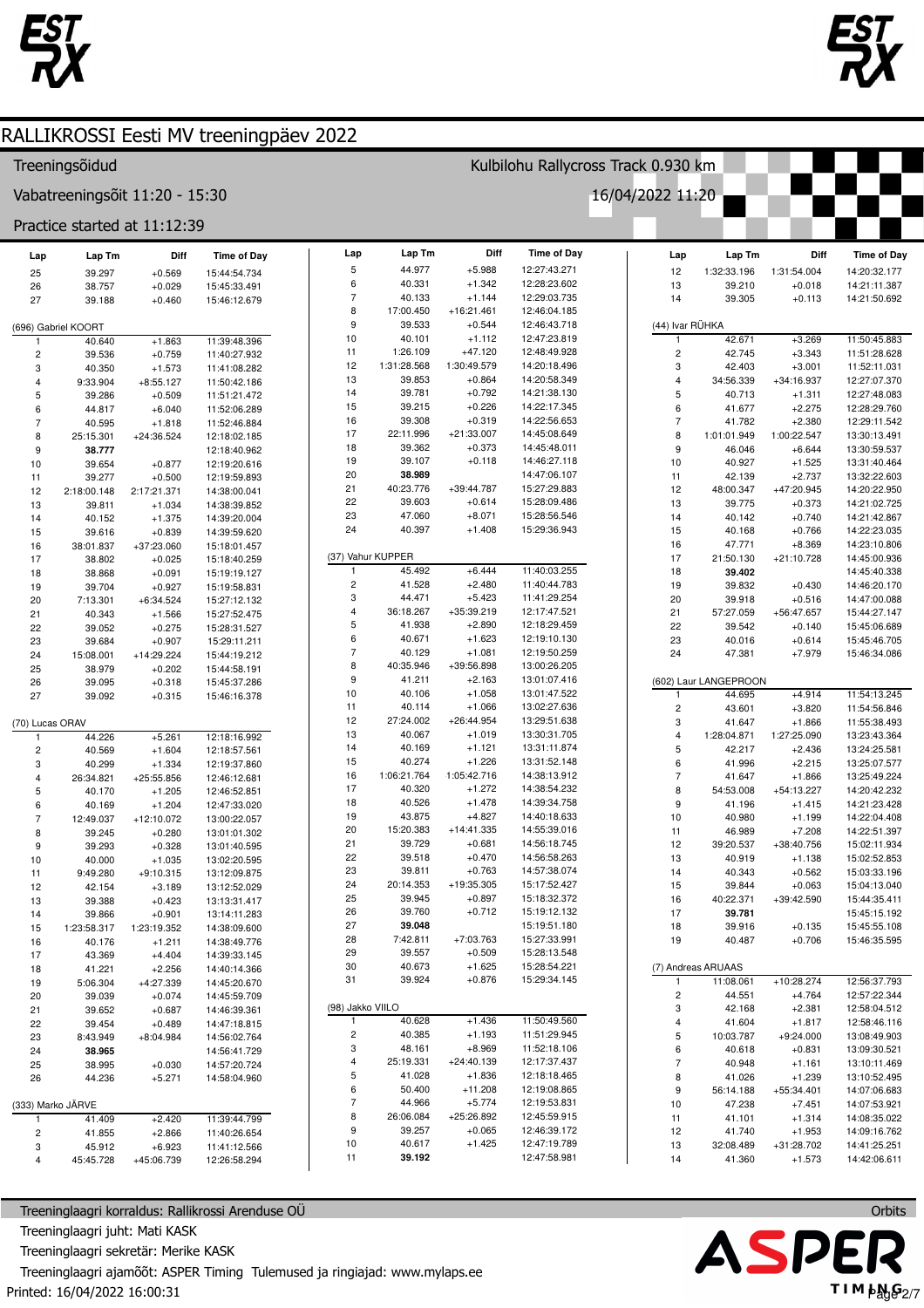



### Treeningsõidud

Vabatreeningsõit 11:20 - 15:30

### Practice started at 11:12:39

| Lap             | Lap Tm              | Diff                   | <b>Time of Day</b>           | Lap                      | Lap Tm              | Diff                   | <b>Time of Day</b>           | Lap                     | $\ensuremath{\mathsf{Lap}}\xspace\, \ensuremath{\mathsf{Tm}}\xspace$ | Diff                   | <b>Time of Day</b>           |
|-----------------|---------------------|------------------------|------------------------------|--------------------------|---------------------|------------------------|------------------------------|-------------------------|----------------------------------------------------------------------|------------------------|------------------------------|
| 15              | 41.553              | $+1.766$               | 14:42:48.164                 |                          | (1) Siim SÜNDEMA    |                        |                              | 20                      | 51.697                                                               | $+11.308$              | 14:50:42.626                 |
| 16              | 41.040              | $+1.253$               | 14:43:29.204                 | 1                        | 42.105              | $+1.988$               | 12:12:00.210                 | 21                      | 56:51.930                                                            | +56:11.541             | 15:47:34.556                 |
| 17              | 15:33.383           | +14:53.596             | 14:59:02.587                 | $\overline{c}$           | 49.484              | $+9.367$               | 12:12:49.694                 | 22                      | 41.274                                                               | $+0.885$               | 15:48:15.830                 |
| 18              | 40.241              | $+0.454$               | 14:59:42.828                 | 3                        | 45.928              | $+5.811$               | 12:13:35.622                 | 23                      | 46.573                                                               | $+6.184$               | 15:49:02.403                 |
| 19              | 40.636              | $+0.849$               | 15:00:23.464                 | $\overline{4}$           | 28:55.889           | $+28:15.772$           | 12:42:31.511                 | 24                      | 41.505                                                               | $+1.116$               | 15:49:43.908                 |
| 20              | 43.350              | $+3.563$               | 15:01:06.814                 | 5                        | 40.592              | $+0.475$               | 12:43:12.103                 | 25                      | 1:02.790                                                             | $+22.401$              | 15:50:46.698                 |
| 21              | 23:06.086           | +22:26.299             | 15:24:12.900                 | 6                        | 41.009              | $+0.892$               | 12:43:53.112                 | 26                      | 45.505                                                               | $+5.116$               | 15:51:32.203                 |
| 22              | 40.308              | $+0.521$               | 15:24:53.208                 | $\overline{\phantom{a}}$ | 40.500              | $+0.383$               | 12:44:33.612                 | 27                      | 40.610                                                               | $+0.221$               | 15:52:12.813                 |
| 23              | 41.542              | $+1.755$               | 15:25:34.750                 | 8                        | 5:35.174            | $+4:55.057$            | 12:50:08.786                 | 28                      | 48.461                                                               | $+8.072$               | 15:53:01.274                 |
| 24              | 41.758              | $+1.971$               | 15:26:16.508                 | 9                        | 40.117              |                        | 12:50:48.903                 |                         |                                                                      |                        |                              |
| 25              | 20:54.742           | $+20:14.955$           | 15:47:11.250                 | 10                       | 40.642              | $+0.525$               | 12:51:29.545                 |                         | (15) Raini ROOMETS                                                   |                        |                              |
| 26              | 40.717              | $+0.930$               | 15:47:51.967                 | 11                       | 40.726              | $+0.609$               | 12:52:10.271                 | 1                       | 41.686                                                               | $+1.282$               | 12:14:51.717                 |
| 27              | 40.361              | $+0.574$               | 15:48:32.328                 | 12                       | 1:14:42.603         | 1:14:02.486            | 14:06:52.874                 | $\mathbf 2$             | 40.473                                                               | $+0.069$               | 12:15:32.190                 |
| 28              | 39.787              |                        | 15:49:12.115                 | 13                       | 41.072              | $+0.955$               | 14:07:33.946                 | 3                       | 40.768                                                               | $+0.364$               | 12:16:12.958                 |
|                 |                     |                        |                              | 14                       | 40.923              | $+0.806$               | 14:08:14.869                 | $\overline{4}$          | 37:55.546                                                            | $+37:15.142$           | 12:54:08.504                 |
| (11) Arvo KASK  |                     |                        |                              | 15                       | 40.389              | $+0.272$               | 14:08:55.258                 | 5                       | 41.318                                                               | $+0.914$               | 12:54:49.822                 |
| $\mathbf{1}$    | 44.795              | $+4.981$               | 11:44:00.482                 | 16                       | 20:28.544           | +19:48.427             | 14:29:23.802                 | 6                       | 40.404                                                               |                        | 12:55:30.226                 |
| $\overline{c}$  | 49.815              | $+10.001$              | 11:44:50.297                 | 17                       | 40.362              | $+0.245$               | 14:30:04.164                 |                         |                                                                      |                        |                              |
| 3               | 40.969              | $+1.155$               | 11:45:31.266                 | 18                       | 40.428              | $+0.311$               | 14:30:44.592                 |                         | (4) Sergei BRONSKI                                                   |                        |                              |
| $\overline{4}$  | 28:58.006           | +28:18.192             | 12:14:29.272                 | 19                       | 50.979              | $+10.862$              | 14:31:35.571                 | $\mathbf{1}$            | 45.365                                                               | $+4.872$               | 11:25:37.308                 |
| $\,$ 5          | 41.391              | $+1.577$               | 12:15:10.663                 | 20                       | 43:15.967           | +42:35.850             | 15:14:51.538                 | $\mathbf 2$             | 47.689                                                               | $+7.196$               | 11:26:24.997                 |
| 6               | 45.323              | $+5.509$               | 12:15:55.986                 | 21                       | 40.261              | $+0.144$               | 15:15:31.799<br>15:16:17.407 | 3                       | 42.383                                                               | $+1.890$               | 11:27:07.380                 |
| $\overline{7}$  | 40.783              | $+0.969$               | 12:16:36.769                 | 22<br>23                 | 45.608<br>40.755    | $+5.491$<br>$+0.638$   |                              | $\overline{\mathbf{4}}$ | 43:57.751                                                            | +43:17.258             | 12:11:05.131                 |
| 8               | 37:20.002           | +36:40.188             | 12:53:56.771                 | 24                       | 33:30.580           | $+32:50.463$           | 15:16:58.162<br>15:50:28.742 | 5                       | 44.793                                                               | $+4.300$               | 12:11:49.924                 |
| 9               | 40.886              | $+1.072$               | 12:54:37.657                 | 25                       | 40.554              | $+0.437$               | 15:51:09.296                 | 6<br>$\overline{7}$     | 42.122                                                               | $+1.629$               | 12:12:32.046                 |
| 10              | 40.805              | $+0.991$               | 12:55:18.462                 | 26                       | 40.332              | $+0.215$               | 15:51:49.628                 | 8                       | 46.647                                                               | $+6.154$<br>+35:57.583 | 12:13:18.693                 |
| 11              | 45.287              | $+5.473$               | 12:56:03.749                 | 27                       | 40.264              | $+0.147$               | 15:52:29.892                 | 9                       | 36:38.076<br>41.434                                                  | $+0.941$               | 12:49:56.769<br>12:50:38.203 |
| 12              | 12:41.607<br>39.814 | +12:01.793             | 13:08:45.356                 |                          |                     |                        |                              | 10                      | 41.460                                                               | $+0.967$               | 12:51:19.663                 |
| 13              | 40.551              |                        | 13:09:25.170                 | (30) Maiko TAMM          |                     |                        |                              | 11                      | 45.222                                                               | $+4.729$               | 12:52:04.885                 |
| 14<br>15        | 40.014              | $+0.737$<br>$+0.200$   | 13:10:05.721<br>13:10:45.735 | $\mathbf{1}$             | 43.603              | $+3.273$               | 12:15:06.514                 | 12                      | 4:52.786                                                             | $+4:12.293$            | 12:56:57.671                 |
| 16              | 1:30:28.992         | 1:29:49.178            | 14:41:14.727                 | $\overline{\mathbf{c}}$  | 43.055              | $+2.725$               | 12:15:49.569                 | 13                      | 40.493                                                               |                        | 12:57:38.164                 |
| 17              | 40.885              | $+1.071$               | 14:41:55.612                 | 3                        | 41.994              | $+1.664$               | 12:16:31.563                 | 14                      | 41.956                                                               | $+1.463$               | 12:58:20.120                 |
| 18              | 40.624              | $+0.810$               | 14:42:36.236                 | $\overline{\mathbf{4}}$  | 20:47.554           | +20:07.224             | 12:37:19.117                 | 15                      | 1:14.338                                                             | $+33.845$              | 12:59:34.458                 |
| 19              | 46.312              | $+6.498$               | 14:43:22.548                 | 5                        | 42.525              | $+2.195$               | 12:38:01.642                 | 16                      | 1:17:32.044                                                          | 1:16:51.551            | 14:17:06.502                 |
|                 |                     |                        |                              | 6                        | 41.796              | $+1.466$               | 12:38:43.438                 | 17                      | 46.700                                                               | $+6.207$               | 14:17:53.202                 |
| (699) Rait SÖÖT |                     |                        |                              | $\overline{\phantom{a}}$ | 41.342              | $+1.012$               | 12:39:24.780                 | 18                      | 42.683                                                               | $+2.190$               | 14:18:35.885                 |
| $\mathbf{1}$    | 43.388              | $+3.519$               | 11:53:57.855                 | 8                        | 25:12.944           | $+24:32.614$           | 13:04:37.724                 | 19                      | 41.182                                                               | $+0.689$               | 14:19:17.067                 |
| $\overline{c}$  | 47.535              | $+7.666$               | 11:54:45.390                 | 9                        | 42.525              | $+2.195$               | 13:05:20.249                 | 20                      | 28:44.662                                                            | +28:04.169             | 14:48:01.729                 |
| 3               | 41.095              | $+1.226$               | 11:55:26.485                 | 10                       | 41.225              | $+0.895$               | 13:06:01.474                 | 21                      | 41.805                                                               | $+1.312$               | 14:48:43.534                 |
| $\overline{4}$  | 1:28:22.764         | 1:27:42.895            | 13:23:49.249                 | 11                       | 41.092              | $+0.762$               | 13:06:42.566                 | 22                      | 47.451                                                               | $+6.958$               | 14:49:30.985                 |
| $\mathbf 5$     | 41.034              | $+1.165$               | 13:24:30.283                 | 12                       | 1:57.933            | $+1:17.603$            | 13:08:40.499                 | 23                      | 41.719                                                               | $+1.226$               | 14:50:12.704                 |
| 6               | 46.078              | $+6.209$               | 13:25:16.361                 | 13                       | 40.330              |                        | 13:09:20.829                 |                         |                                                                      |                        |                              |
| $\overline{7}$  | 55:21.046           | $+54:41.177$           | 14:20:37.407                 | 14                       | 40.881              | $+0.551$               | 13:10:01.710                 |                         | (9) Rommi PUKK                                                       |                        |                              |
| 8               | 1:09.618            | $+29.749$              | 14:21:47.025                 | 15                       | 40.987              | $+0.657$               | 13:10:42.697                 | $\mathbf{1}$            | 42.433                                                               | $+1.937$               | 11:30:01.954                 |
| 9               | 34:23.858           | +33:43.989             | 14:56:10.883                 |                          |                     |                        |                              | $\sqrt{2}$              | 42.107                                                               | $+1.611$               | 11:30:44.061                 |
| 10              | 41.932              | $+2.063$               | 14:56:52.815                 | (21) Priit REBANE        |                     |                        |                              | 3                       | 46.106                                                               | $+5.610$               | 11:31:30.167                 |
| 11              | 39.869              |                        | 14:57:32.684                 | 1                        | 47.384              | $+6.995$               | 11:47:42.416                 | 4                       | 51:38.958                                                            | +50:58.462             | 12:23:09.125                 |
| 12              | 40.959              | $+1.090$               | 14:58:13.643                 | 2                        | 41.526              | $+1.137$               | 11:48:23.942                 | 5                       | 41.821                                                               | $+1.325$               | 12:23:50.946                 |
| 13              | 4:09.998            | $+3:30.129$            | 15:02:23.641                 | 3                        | 50.909<br>34:17.879 | $+10.520$              | 11:49:14.851<br>12:23:32.730 | 6                       | 41.419                                                               | $+0.923$               | 12:24:32.365                 |
| 14              | 41.692              | $+1.823$               | 15:03:05.333                 | 4<br>5                   | 41.644              | +33:37.490<br>$+1.255$ | 12:24:14.374                 | $\overline{7}$          | 41.748                                                               | $+1.252$               | 12:25:14.113                 |
|                 |                     |                        |                              | 6                        | 48.281              | $+7.892$               | 12:25:02.655                 | 8<br>9                  | 24:49.190<br>40.932                                                  | $+24:08.694$           | 12:50:03.303                 |
|                 | (444) Mait MÄESAAR  |                        |                              | $\overline{7}$           | 48.639              | $+8.250$               | 12:25:51.294                 |                         |                                                                      | $+0.436$               | 12:50:44.235                 |
| $\mathbf{1}$    | 43.376              | $+3.471$               | 11:39:55.938                 | 8                        | 24:32.253           | +23:51.864             | 12:50:23.547                 | 10<br>11                | 41.388<br>41.741                                                     | $+0.892$<br>$+1.245$   | 12:51:25.623<br>12:52:07.364 |
| $\overline{c}$  | 41.229              | $+1.324$               | 11:40:37.167                 | 9                        | 2:36.414            | $+1:56.025$            | 12:52:59.961                 | 12                      | 4:43.221                                                             | +4:02.725              | 12:56:50.585                 |
| 3<br>4          | 40.853              | $+0.948$<br>+45:04.811 | 11:41:18.020<br>12:27:02.736 | 10                       | 33:33.800           | $+32:53.411$           | 13:26:33.761                 | 13                      | 46.442                                                               | $+5.946$               | 12:57:37.027                 |
| 5               | 45:44.716<br>41.112 |                        | 12:27:43.848                 | 11                       | 41.509              | $+1.120$               | 13:27:15.270                 | 14                      | 41.338                                                               | $+0.842$               | 12:58:18.365                 |
| 6               | 40.158              | $+1.207$<br>$+0.253$   | 12:28:24.006                 | 12                       | 55.938              | $+15.549$              | 13:28:11.208                 | 15                      | 42.026                                                               | $+1.530$               | 12:59:00.391                 |
| $\overline{7}$  | 45.772              | $+5.867$               | 12:29:09.778                 | 13                       | 1:01:34.636         | 1:00:54.247            | 14:29:45.844                 | 16                      | 1:17:52.416                                                          | $-1:17:11.920$         | 14:16:52.807                 |
| 8               | 16:58.599           | +16:18.694             | 12:46:08.377                 | 14                       | 45.902              | $+5.513$               | 14:30:31.746                 | 17                      | 42.091                                                               | $+1.595$               | 14:17:34.898                 |
| 9               | 40.543              | $+0.638$               | 12:46:48.920                 | 15                       | 40.633              | $+0.244$               | 14:31:12.379                 | 18                      | 41.554                                                               | $+1.058$               | 14:18:16.452                 |
| 10              | 39.905              |                        | 12:47:28.825                 | 16                       | 40.389              |                        | 14:31:52.768                 | 19                      | 41.984                                                               | $+1.488$               | 14:18:58.436                 |
| 11              | 40.010              | $+0.105$               | 12:48:08.835                 | 17                       | 16:31.726           | +15:51.337             | 14:48:24.494                 | 20                      | 39:59.163                                                            | +39:18.667             | 14:58:57.599                 |
| 12              | 2:39:30.056         | 2:38:50.151            | 15:27:38.891                 | 18                       | 45.826              | $+5.437$               | 14:49:10.320                 | 21                      | 41.972                                                               | $+1.476$               | 14:59:39.571                 |
|                 |                     |                        |                              | 19                       | 40.609              | $+0.220$               | 14:49:50.929                 | 22                      | 41.889                                                               | $+1.393$               | 15:00:21.460                 |
|                 |                     |                        |                              |                          |                     |                        |                              |                         |                                                                      |                        |                              |

Kulbilohu Rallycross Track 0.930 km

16/04/2022 11:20

Treeninglaagri korraldus: Rallikrossi Arenduse OÜ Treeninglaagri juht: Mati KASK Treeninglaagri sekretär: Merike KASK Treeninglaagri ajamõõt: ASPER Timing Tulemused ja ringiajad: www.mylaps.ee Printed: 16/04/2022 16:00:31

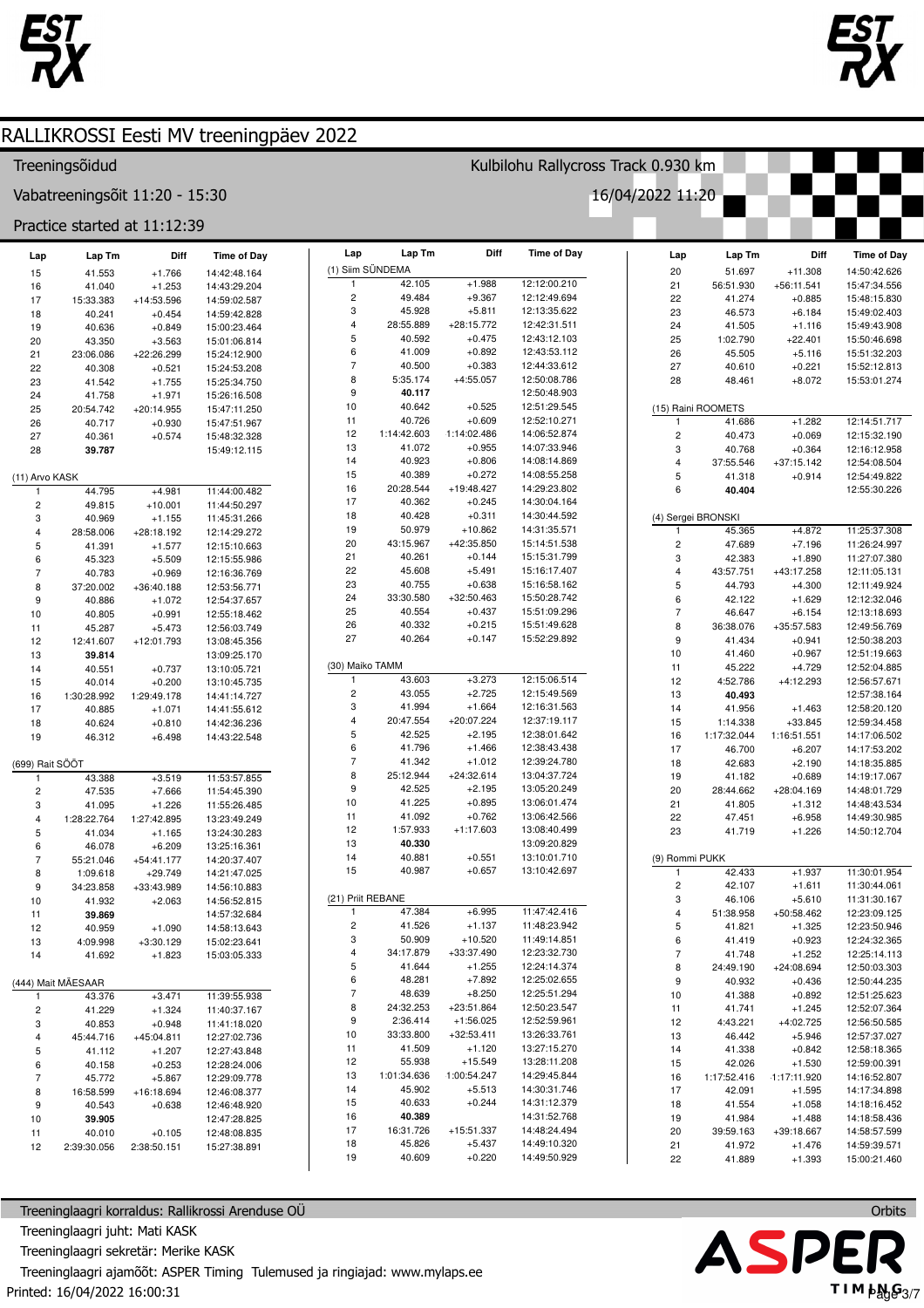

 $11$ 

 $12$ 

 $13$ 

50.797

42.179

17:07.349

 $+9.849$ 

 $+1.231$ 

 $+16:26.401$ 



**Time of Dav** 

15:54:50.503

 $15.55.33.388$ 

11:35:33.541

11:36:20.320

11:37:05.952

12:01:36.236

12:02:26.014

12:03:11 088

 $12.03.56$  177

12:30:28.441

12:31:12.296

12:32:00.702

12:32:43.675

13:16:51.270

13:17:35.265

13:18:18 437

13:19:02.109

14:10:05.953

14:10:48.385

14:11:30.718

14:12:13.676

15:06:05.300

15:06:47.984

15:07:30.108

15:08:12.078

15:31:30.813

15:32:12.722

15:32:54.289

15:33:40.281

15:53:33.779

15:54:15.251

15:54:58.433

15:55:40.551

12:15:23.892

12:16:07.439

12:16:51 853

 $13.04.46631$ 

13:05:30.802

13:06:19.299

13:07:04.408

13:26:18.568

13:27:01.823

13:27:44.631

13:28:27.040

14:41:19.461

14:42:01.005

14:42:44.005

14:43:33.256

14:58:46.686

14:59:34.582

15:00:17.161

15:00:59.925

15:23:55.478

15:24:38.750

15:25:22.195

15:26:10.005

15:40:18.344

15:41:08.449

12:12:17 889

12:13:02.036

Diff

### RALLIKROSSI Eesti MV treeningpäev 2022 Kulbilohu Rallycross Track 0.930 km Treeningsõidud Vabatreeningsõit 11:20 - 15:30 16/04/2022 11:20 Practice started at 11:12:39 Lap Lap Tm Diff **Time of Day** Lap Tm Diff **Time of Day** Lap Lap Tm Lap  $14$ 46.829  $+5.881$ 12:43:54.134 41.307  $14$ າາ  $13.791$  $+2.2995$ 15:01:05.251 42.540  $+1.592$ 12:44:36.674 15 42.885  $+1.578$  $24$ 20:01.662  $+19:21.166$ 15:21:06.913  $15$ 5:39.175  $+4:58.227$ 12:50:15.849 16 25 41.303  $+0.807$ 15:21:48.216 42.548 26 40.909  $+0.413$ 15:22:29.125  $17$  $+1.600$ 12:50:58.397 (172) Patrick SARAPUU  $18$ 42578  $+1.630$ 12:51:40.975  $+10.391$  $27$ 40.861  $+0.365$ 51.863 15:23:09.986 19 43.779  $+2.831$ 12:52:24.754  $\overline{2}$ 46.779  $+5.307$ 28 17:31.770  $+16:51.274$ 15:40:41.756  $20$ 34:15.655 +33:34.707 13:26:40.409  $\overline{3}$ 45 632  $+4,160$ 29 40.496 15:41:22.252  $21$ 42.403  $+1.455$ 13:27:22.812 +23:48.812  $\overline{4}$ 24:30.284  $30$ 45.610  $+5,114$ 15:42:07.862 42.416  $+1.468$ 13:28:05.228  $22$  $31$ 41.000  $+0.504$ 15:42:48.862 5 49.778  $+8.306$  $23$ 42.362  $+1414$ 13:28:47.590 6 45 074  $+3602$ 48:33.657  $+47:52709$ 14:17:21 247 24  $\overline{7}$ 45.089  $+2617$ (4S) Tõnu PEEK 25 41.758  $+0.810$ 14:18:03.005 8 26:32.264 +25:50.792 42.518  $+1.670$ 11:44:05.523  $\overline{2}$  $+0.270$ 11:44:46.641 26 47.125  $+6.177$ 14:18:50.130  $\overline{9}$ 43.855  $+2.383$ 41.118  $27$ 42.294  $+1.346$ 14:19:32 424  $10$ 48,406  $+6.934$ 46.535  $+5.687$ 3 11:45:33.176 28 28:34.302  $+27:53.354$ 14:48:06.726  $11$ 42.973  $+1.501$  $\overline{A}$ 28:43.547  $+28.0269$ 12:14:16 723 29 41.583  $+0.635$ 14:48:48.309 44:07.595  $12$  $+43:26.123$  $\overline{5}$ 41.539  $+0.691$  $12.14.58262$  $+1.162$ 30 42.110 14:49:30.419  $41.250$  $+0.402$ 12:15:39.512  $13$ 43 995  $+2.523$ 6 41.608  $+0.660$ 14:50:12.027  $31$ 45.585  $+4.737$ 12:16:25.097  $14$ 43 172  $+1,700$ 32 24:19.469  $+23:38.521$ 15:14:31.496  $15$ 43.672  $+2.200$  $\overline{8}$ 37:35.791  $+36:54.943$ 12:54:00.888  $33$ 41.906  $+0.958$ 15:15:13 402 16 51:03.844 +50:22.372 9 41.253  $+0.405$ 12:54:42.141  $34$  $A172A$  $+0.776$  $15.15.55126$  $17$ 42.432  $+0.960$  $10$ 40.848 12:55:22.989 35 42.051  $+1.103$ 15:16:37.177  $18$ 42.333  $+0.861$  $11$ 44 739  $+3.891$ 12:56:07.728 36 4:18.136  $+3:37.188$ 15:20:55.313 19 42.958  $+1.486$ 37 46.347  $+5.399$ 15:21:41.660 (251) Raido NIKONOROV  $20$ 53:51.624  $+53:10.152$ 38 42337  $+1.389$ 15:22:23.997  $+5.402$ 11:51:06.746  $21$ 42.684  $+1.212$ 46.251 39 44.602  $+3.654$ 15:23:08.599  $+1.316$ 22 42 124  $+0.652$  $\overline{2}$ 42.165 11:51:48.911 3 41.811  $+0.962$ 11:52:30.722  $40$ 17:28 108  $+16.47160$ 15:40:36 707 23 41.970  $+0.498$  $41$ 40.948 15:41:17.655  $+33:59.778$  $24$ 23:18.735  $+22:37.263$ 34:40.627 12:27:11.349  $\overline{4}$  $42$ 42.226  $+1.278$ 15:41:59.881 25  $\overline{5}$ 41,909  $+0.437$ 42.090  $+1.241$ 12:27:53.439 43 42.399  $+1.451$ 15:42:42.280 26 41.567  $+0.095$  $\epsilon$ 41873  $+1.024$ 12:28:35.312  $27$ 45.992  $+4.520$  $\overline{7}$ 42.525  $+1676$ 12:29:17.837 (23) Mart TIKKERBÄR 8 42:42.141  $+42:01.292$ 13:11:59.978 28 19:53.498  $+19:12.026$ 48.848  $+7.805$ 11:43:58.274  $\overline{9}$ 42757  $+1.908$ 13:12:42.735 29 41.472 46.626  $+5.583$ 11:44:44.900  $10$  $\overline{c}$  $30$ 43.182  $+1.710$ 41.758  $+0.909$ 13:13:24.493  $\mathcal{R}$ 43.327  $+2.284$ 11:45:28.227 41.331  $+0.482$ 13:14:05.824  $31$ 42.118  $+0.646$  $11$  $\overline{A}$  $52.02711$  $+51.21$  668 12:37:30.938 1:23:36.549  $12$ 1:24:17.398 14:38:23.222  $\overline{a}$ 43.194  $+2.151$ 12:38:14.132 (52) Janis VEGERIS  $13$ 41.644  $+0.795$ 14:39:04.866 6 41.849  $+0.806$ 12:38:55.981  $+5.581$ 47.125  $14$ 40.873  $+0.024$ 14:39:45 739  $\overline{7}$ 42.539  $+1.496$ 12:39:38.520 43.547  $+2.003$  $\overline{2}$ 15 41.137  $+0.288$ 14:40:26.876 8 24:51.720  $+24:10.677$ 13:04:30.240 44 4 14  $+2870$  $16$ 15:16.147  $+14:35.298$ 14:55:43.023  $\mathcal{R}$ 9 42.815  $+1.772$ 13:05:13.055  $17$ 48.049  $+7.200$ 14:56:31.072  $\overline{A}$  $47.54778$  $+47.13234$  $10$ 41869  $+0.826$ 13:05:54 924 44.171  $+2.627$  $18$ 41.215  $+0.366$ 14:57:12.287 5  $11$ 42 907  $+1.864$ 13:06:37.831  $6$ 48 497  $+6.953$ 19 40.849 14:57:53.136  $12$ 1:34:31.399 1:33:50.356 14:41:09.230  $+28:47.146$  $\overline{7}$ 45.109  $+3.565$  $20$ 29:27.995 15:27:21.131  $13$ 42.180  $+1.137$ 14:41:51.410  $\overline{8}$ 19:14.160  $+18:32.616$  $21$ 41.493  $+0.644$ 15:28:02.624 14:42:33.057  $14$ 41.647  $+0.604$ 43.255 22 47 078  $+6.229$ 15:28:49.702 9  $+1.711$  $15$ 43.474  $+2.431$ 14:43:16.531 23 42.758  $+1.909$ 15:29:32.460  $10$ 42808  $+1.264$ +56:15.340 16 56:56.383 15:40:12.914  $24$ 14:50.695  $+14:09.846$ 15:44:23.155  $11$ 42.409  $+0.865$  $25$ 17 57.750  $+16.707$ 15:41:10.664  $12$ 1:12:52.421 1:12:10.877 41.643  $+0.794$ 15:45:04.798 18 43.268  $+2.225$ 15:41:53.932  $13$ 41.544 26 41.291  $+0.442$ 15:45:46.089 19 41.043 15:42:34.975  $+1.456$  $27$ 41.077  $+0.228$ 15:46:27 166  $14$ 43.000 15 49.251  $+7.707$ (806) Keven SERBIN (18J) Robin ALLIK 16 15:13.430  $+14:31.886$ 2:45:19.066 2:44:37.759 14:38:40.671  $17$ 47,896  $+6.352$  $+4.969$ 45 917 11:29:57 814  $\overline{2}$ 47.130  $+5.823$ 14:39:27.801  $\overline{2}$  $AA$ 822  $+3.874$ 11:30:42.636 18 42.579  $+1.035$  $+3.875$ 3 45.182 14:40:12.983 19 42.764  $+1.220$ 3 50.080  $+9.132$ 11:31:32.716  $\overline{4}$ 22:05 123  $+21.23.816$ 15:02:18 106 20 22:55.553  $+22:14.009$  $\overline{4}$ 15:15.191  $+14:34.243$ 11:46:47.907  $\overline{5}$ 44.029  $+2.722$ 15:03:02.135  $21$ 43 272  $+1728$ 5 49.414  $+8.466$ 11:47:37.321 6 42804  $+1.497$ 15:03:44.939  $22$  $6\overline{6}$ 48.927  $+7.979$ 11:48:26.248 43.445  $+1.901$  $\overline{7}$ 42.504  $+1.197$ 15:04:27.443 23 47,810  $+6.266$  $\overline{7}$ 45.888  $+4.940$ 11:49:12.136 8 40:13.327 +39:32.020 15:44:40.770  $\overline{24}$  $14.08.339$  $+13.26795$  $\mathbf{a}$ 33:49.398  $+33:08.450$ 12:23:01.534 9 42.555  $+1.248$ 15:45:23.325  $25$  $+8.561$  $\circ$ 42.937  $+1.989$ 12:23:44 471 50.105  $10$ 42.298  $+0.991$ 15:46:05.623  $10$ 42509  $+1.561$ 12:24:26.980

 $+0.278$ 

 $+0.295$ 

 $+5:59.079$ 

15:46:47.208

15:53:27.594

15:54:09.196

41.585

41.602

6:40.386

 $11$ 

 $12$ 

 $13$ 

Treeninglaagri korraldus: Rallikrossi Arenduse OÜ Treeninglaagri juht: Mati KASK Treeninglaagri sekretär: Merike KASK Treeninglaagri ajamõõt: ASPER Timing Tulemused ja ringiajad: www.mylaps.ee Printed: 16/04/2022 16:00:31

12:25:17.777

12:42:25.126

12:43:07.305



 $+5.525$ 

 $+2.266$ 

(39) Kristjan KUTSAR

 $\overline{2}$ 

47406

44.147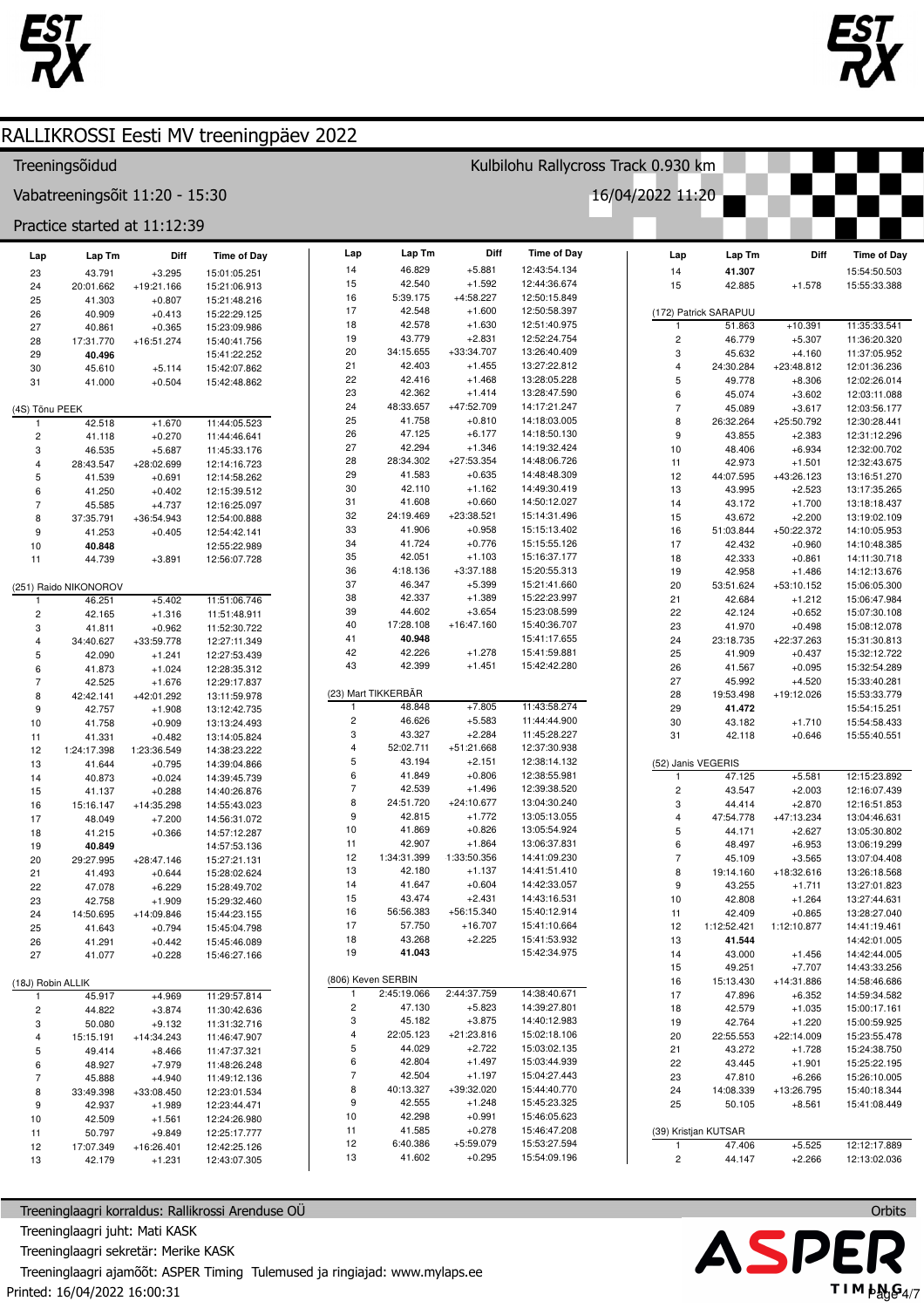



### RALLIKROSSI Eesti MV treeningpäev 2022 Kulbilohu Rallycross Track 0.930 km Treeningsõidud 16/04/2022 11:20 Vabatreeningsõit 11:20 - 15:30 Practice started at 11:12:39 Lap Lap Tm Diff **Time of Day** Diff Lap Tm Diff **Time of Day** Lap Lap Tm **Time of Dav** Lap  $11$ 48.404  $+6.342$ 13:29:10.643  $\overline{7}$ 26:26.435  $+25:43.678$ 12:30:27.458  $\overline{a}$  $43.591$  $+1.710$  $12.13.45627$  $12$ 1:12:19.820  $-1:11:37.758$ 14:41:30.463 45.991  $\overline{A}$ 43:18.818  $+42.36937$ 12:57:04.445  $\mathbf{a}$  $+3.234$ 12:31:13 449 44 043  $+1.981$ 14:42:14.506  $13$  $+1.554$ 9 44.311 12:31:57.760 5 44.696  $+2.815$ 12:57:49.141 43.037 43.925  $+2.044$ 12:58:33.066  $14$  $+0.975$ 14:42:57.543  $10$  $45583$  $+2806$ 12:32:43.323  $\,6$ 15 47847  $+5,785$  $14.43.45.390$ 47:26.616 +46:43.859  $11$ 13:20:09.939  $\overline{7}$ 43.205  $+1.324$ 12:59:16.271 16 15:28.856  $+14:46.794$ 14:59:14.246  $12$ 44.593  $+1.836$ 13:20:54.532 8 1:30:21.484 1:29:39.603 14:29:37.755  $17$ 43.522  $+1.460$ 14:59:57.768  $13$ 43.669  $+0.912$ 13:21:38.201  $\mathbf{q}$ 43 473  $+1.592$ 14:30:21.228  $18$ 47.097  $+5.035$ 15:00:44.865  $+0.937$  $14$ 43.694 13:22:21.895  $10$ 43 748  $+1.867$ 14:31:04 976 42.062 15:01:26.927 19 48:07.931  $+47:25.174$  $11$ 43.110  $+1.229$ 14:31:48.086 15 14:10:29.826  $20$ 19:14 989  $+18:3297$ 15:20:41.916  $12$ 52:30.830  $+51:48.949$ 15:24:18.916 16 45456  $+2699$ 14:11:15.282 42.301  $+0.239$ 15:21:24 217  $21$  $17$ **47.230**  $+4.473$  $14.12.02512$  $13$ 42.974  $+1.093$ 15:25:01.890 22 42.262  $+0.200$ 15:22:06.479 18 43.540  $+0.783$ 14:12:46.052  $14$ 42.272  $+0.391$ 15:25:44.162 23 42.273  $+0.211$ 15:22:48.752 19 38:43.775  $+38:01.018$ 14:51:29.827 15 43.210  $+1.329$ 15:26:27.372  $20$ 42.991  $+0.234$ 14:52:12.818 14:27.649  $+13:45.768$ 16 15:40:55.021 (161) Rasmus TSIRNA  $21$ 42.757 14:52:55.575  $17$ 47 200  $+5.319$ 15:41:42.221 47.422  $+5.239$ 11:34:48.255  $22$ 45.708  $+2.951$ 14:53:41.283  $18$ 43.669  $+1.788$  $15.42.25$  890  $\overline{2}$ 52.066  $+9.883$ 11:35:40.321 41.881 15:43:07.771 23 15:22 492  $+14:39735$ 15:09:03 775  $19$ 3 49.202  $+7.019$ 11:36:29.523  $24$ 42.964  $+0.207$ 15:09:46 739 (108) Armin RAAG  $\overline{4}$ 29:31.419  $+28:49.236$ 12:06:00.942 25 22:04.619  $+21:21.862$ 15:31:51.358  $+10.431$ 5 52.614 12:06:53.556 26 47.948  $+6.03$ 11:34:53.384 43.579  $+0.822$ 15:32:34.937  $\mathbf{a}$ 48.311  $+6,128$  $12.07.41.867$ 49.276  $+7.365$  $27$ 46.565  $+3.808$ 15:33:21.502  $\overline{2}$ 11:35:42.660  $\overline{7}$ 26:10.714  $+25:28.531$ 12:33:52.581  $28$ 20:23.906  $+19:41.149$ 15:53:45.408  $\mathcal{R}$ 54 147  $+12236$ 11:36:36.807 8 45.688  $+3.505$ 12:34:38.269 29 43.714  $+0.957$ 15:54:29.122  $\overline{4}$ 1:06.156  $+24.245$ 11:37:42.963  $\overline{9}$ 1:02.101  $+19.918$ 12:35:40.370  $\overline{5}$ 28:01.017  $+27:19.106$ 12:05:43.980  $30$ 43.033  $+0.276$ 15:55:12.155  $10$ 44 710  $+2.527$ 12:36:25.080  $31$ 49.687  $+6.930$ 15:56:01.842  $6\phantom{a}$ 43.558  $+1.647$ 12:06:27.538  $+42:43.271$ 43:25.454 13:19:50.534 11 44.232  $+2.321$ 12:07:11.770  $\overline{8}$ 26:47.907  $+26:05.996$ 12:33:59.677  $12$ 44 701  $+2.518$ 13:20:35.235 (12) Germo KIMASK  $13$ 44.212  $+2.029$ 13:21:19.447  $+12.252$ 12:11:52.593 55.204 9 44.310  $+2.399$ 12:34:43.987  $14$ 43.566  $+1.383$ 13:22:03.013  $10$  $\overline{c}$ 49.856  $+6.904$ 12:12:42.449 43.879  $+1.968$ 12:35:27.866 51:20.478 +50:38.295  $+6.152$ 43.419  $+1.508$ 15 14:13:23.491 3 49.104 12:13:31.553  $11$ 12:36:11.285 16 44.423  $+2.240$ 14:14:07.914  $+28:23.519$ 29:06.471 12:42:38.024  $12$  $40.53206$  $+40.11295$ 13:17:04.491  $\overline{4}$  $17$ 43.256  $+1.073$ 14:14:51 170  $13\,$ 43.137  $+1.226$ 13:17:47.628 5 47.566  $+4.614$ 12:43:25.590 42.799 14:15:33.969  $18$  $+0.616$  $14$ 48.606  $+6695$ 13:18:36.234 6 45.566  $+2.614$ 12:44:11.156 +49:32.752 19 50:14.935 15:05:48.904  $\overline{7}$ 45.788  $+2.836$ 12:44:56.944 15 43.137  $+1.226$ 13:19:19.371 15:06:32.623  $+11:04.367$ 54:11.718 +53:29.807  $20$ 43719  $+1.536$ 8 11:47.319 12:56:44.263 16 14:13:31.089  $21$ 42.183  $15:07:14$  806  $\mathbf{q}$ 47.609  $+4.657$ 12:57:31.872  $17$ 41.911 14:14:13.000  $22$ 42 272  $+0.089$ 15:07:57.078  $10$ 45.620  $+2.668$ 12:58:17.492  $+0.160$ 42.071 18 14:14:55.071 23 26:59.430  $+26:17.247$ 15:34:56.508 45.975  $+3.023$  $11$ 12:59:03.467  $19$ 41 941  $+0.030$ 14:15:37.012  $24$ 49.098  $+6.915$ 15:35:45.606 1:08:15.684 1:07:32.732  $12$ 14:07:19.151 20 50:06.764  $+49:24.853$ 15:05:43.776 25 43.031  $+0.848$ 15:36:28.637  $13$ 46 765  $21$ 42781  $+0.870$ 15:06:26.557  $+3.813$ 14:08:05.916 26 44.972  $+2.789$ 15:37:13.609 22 42.331  $+0.420$ 15:07:08.888  $14$ 43.439  $+0.487$ 14:08:49.355 15 42.952 14:09:32.307 23 48.843  $+6.932$ 15:07:57.731 (54) Marika PUOLITAIVAL 26:51.367  $16$ 32:03.849  $+31:20.897$  $24$ 14:41:36.156  $+26:09.456$ 15:34:49.098 48.316  $+5727$ 12:18:16.195  $25$ 7  $17$ 54.049  $+11.097$ 14:42:30.205 50.988  $+9.077$ 15:35:40.086  $\overline{c}$ 46.820  $+4.231$ 12:19:03.015  $18$ 49.085  $+6.133$ 14:43:19.290  $26$ 46.551 15:36:26.637  $+4.640$  $+2.308$ 3 44 897 12:19:47.912 37:29.456 +36:46.504 15:20:48.746 19  $\overline{4}$ 26:29.162  $+25:46.573$ 12:46:17.074  $20$ (10T) Kalmer VAHT 47 340  $+4.388$ 15:21:36.086 12:47:02.560  $\overline{5}$ 45.486  $+2.897$  $21$ 45.730 44.108  $+2.163$ 11:25:03.822  $+2.778$ 15:22:21.816  $+1.282$ 6 43.871 12:47:46.431  $22$ 45.564  $+2612$ 15:23:07.380  $\overline{2}$ 42.124  $+0.179$ 11:25:45.946  $\overline{7}$ 43.349  $+0.760$ 12:48:29.780  $23$  $17:41.402$  $+16:58450$ 15:40:48.782 3 42.199  $+0.254$ 11:26:28.145  $\mathbf{R}$ 23:44 989  $+23.02$  400 13:12:14 769  $+3.375$  $+2.16488$  $24$ 46.327 15:41:35.109  $\overline{4}$  $2:58.433$ 11:29:26.578  $\mathbf{q}$ 42864  $+0.275$ 13:12:57.633 25 44.993  $+2.041$ 15:42:20.102  $\overline{5}$ 41.945 11:30:08.523  $10$ 43856  $+1.267$ 13:13:41.489 26 45.149  $+2.197$ 15:43:05.251  $\epsilon$ 42.085  $+0.140$  $11:30:50$  608  $11$ 42.589 13:14:24.078  $27$ 7:29.774  $+6:46.822$ 15:50:35.025 44 719  $+2774$ 11:31:35.327  $\overline{7}$ 14:38:04.923  $12$ 1:23:40.845 1:22:58.256 28 45.427  $+2.475$ 15:51:20.452 14:38:48.518 (2) Indrek ILVES 13 43.595  $+1.006$ 29 44.049  $+1.097$ 15:52:04.501 44 276  $+1687$ 14:39:32.794  $14$ 30 45.101  $+2.149$ 15:52:49.602 51.127  $+9.065$ 12:12:15.690  $+2.088$ 15 44.677 14:40:17.471  $\overline{2}$ 43.835  $+1.773$ 12:12:59.525  $+1.349$ 12:13:42.936  $\overline{3}$ 43.411 (86) Rain LELLEF (184) Johannes KASEMAA 47.917  $+4.206$ 11:25:16.388  $\overline{4}$ 55:13.190  $+54:31.128$ 13:08:56.126 11:35:47.753  $+16.332$ 59.089  $\overline{2}$ 46 407  $+2696$ 11:26:02.795  $\overline{5}$ 44 630  $+2.568$ 13:09:40.756  $\overline{2}$ 56.271  $+13.514$ 11:36:44.024 3 47.524  $+3.813$ 11:26:50.319  $\epsilon$ 48.080  $+6.018$ 13:10:28.836 3 24:42.245  $+23:59.488$ 12:01:26.269 43.616  $+1.554$ 13:11:12.452  $\Delta$  $2.58423$  $+2.14712$ 11:29:48.742  $\overline{z}$  $\overline{4}$ 53.339  $+10.582$ 12:02:19.608 5 45.513  $+1.802$ 11:30:34.255 8 15:39.158  $+14:57.096$ 13:26:51.610 5 51.074  $+8.317$  $\overline{9}$ 47.667  $+5.605$ 13:27:39.277 12:03:10.682  $6$ 47 245  $+3.534$ 11:31:21.500 6 50.341  $+7.584$ 12:04:01.023  $\overline{7}$  $10$ 42.962  $+0.900$ 13:28:22.239 47.891  $+4.180$ 11:32:09.391

Treeninglaagri korraldus: Rallikrossi Arenduse OÜ Treeninglaagri juht: Mati KASK Treeninglaagri sekretär: Merike KASK Treeninglaagri ajamõõt: ASPER Timing Tulemused ja ringiajad: www.mylaps.ee Printed: 16/04/2022 16:00:31

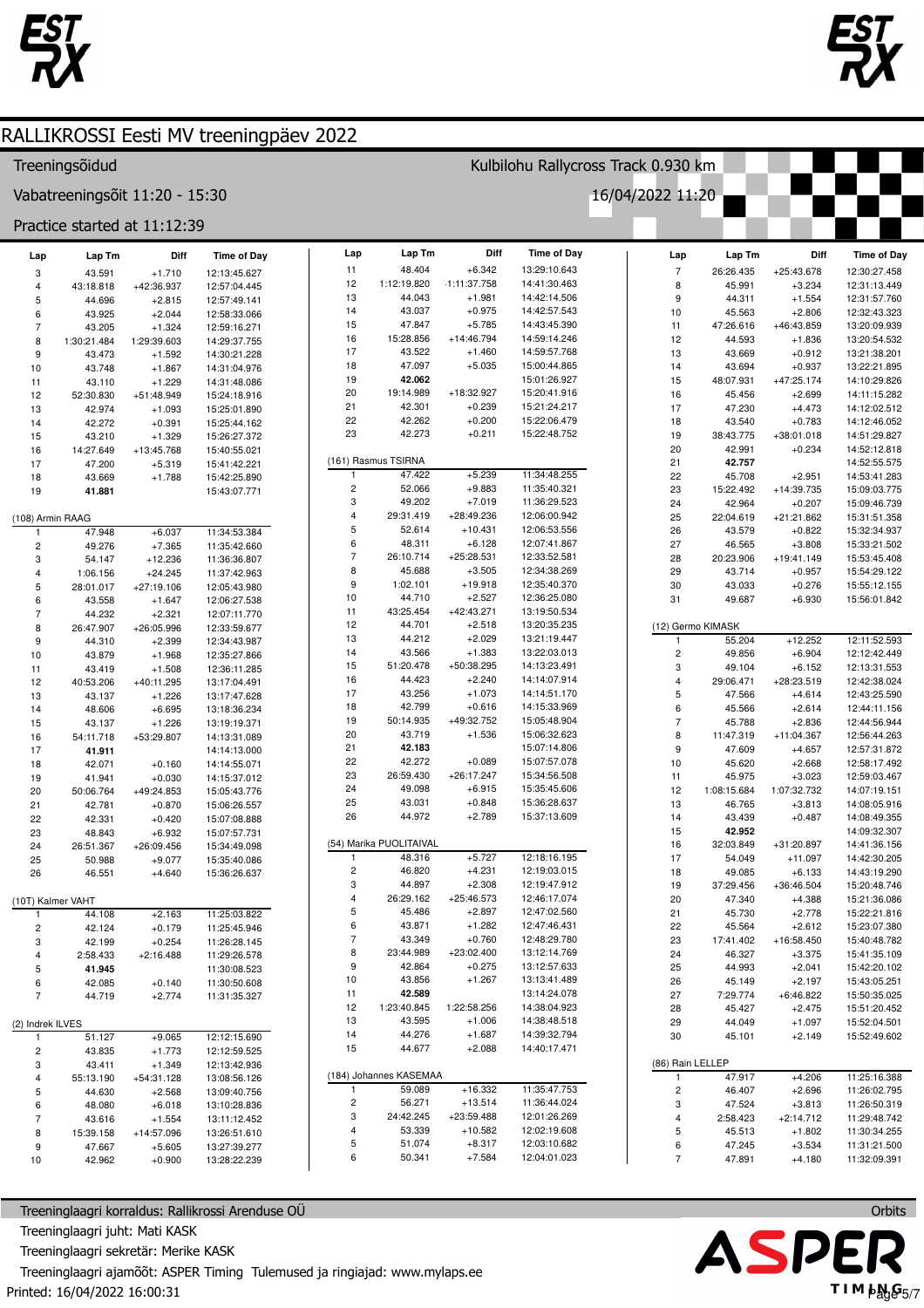



### Treeningsõidud

Vabatreeningsõit 11:20 - 15:30

Practice started at 11:12:39

| Lap                     | Lap Tm               | Diff                 | <b>Time of Day</b>           | Lap                     | Lap Tm                   | Diff                   | <b>Time of Day</b>           | Lap                          | Lap Tm                | Diff                    | <b>Time of Day</b>           |
|-------------------------|----------------------|----------------------|------------------------------|-------------------------|--------------------------|------------------------|------------------------------|------------------------------|-----------------------|-------------------------|------------------------------|
| 8                       | 14:24.818            | $+13:41.107$         | 11:46:34.209                 | 29                      | 44.914                   | $+0.668$               | 15:24:51.666                 | $\overline{4}$               | 20:20.825             | +19:36.055              | 11:47:02.535                 |
| 9                       | 50.318               | $+6.607$             | 11:47:24.527                 | 30                      | 46.950                   | $+2.704$               | 15:25:38.616                 | 5                            | 49.016                | $+4.246$                | 11:47:51.551                 |
| 10                      | 45.758               | $+2.047$             | 11:48:10.285                 | 31                      | 46.236                   | $+1.990$               | 15:26:24.852                 | 6                            | 47.583                | $+2.813$                | 11:48:39.134                 |
| 11                      | 46.227               | $+2.516$             | 11:48:56.512                 | 32                      | 21:03.958                | $+20:19.712$           | 15:47:28.810                 | $\overline{7}$               | 49.164                | $+4.394$                | 11:49:28.298                 |
| 12                      | 22:15.200            | $+21:31.489$         | 12:11:11.712                 | 33                      | 44.845                   | $+0.599$               | 15:48:13.655                 | 8                            | 52:42.413             | +51:57.643              | 12:42:10.711                 |
| 13                      | 43.866               | $+0.155$             | 12:11:55.578                 | 34                      | 47.142                   | $+2.896$               | 15:49:00.797                 | 9                            | 48.116                | $+3.346$                | 12:42:58.827                 |
| 14                      | 52.634               | $+8.923$             | 12:12:48.212                 | 35                      | 47.052                   | $+2.806$               | 15:49:47.849                 | 10                           | 47.378                | $+2.608$                | 12:43:46.205                 |
| 15                      | 46.884               | $+3.173$             | 12:13:35.096                 |                         |                          |                        |                              | 11                           | 46.879                | $+2.109$                | 12:44:33.084                 |
| 16                      | 1:12:49.817          | 1:12:06.106          | 13:26:24.913                 |                         | (142) Georg Steve SUPPER |                        |                              | 12                           | 42:12.716             | +41:27.946              | 13:26:45.800                 |
| 17                      | 45.392               | $+1.681$             | 13:27:10.305                 | $\mathbf{1}$            | 53.580                   | $+9.230$               | 11:35:15.833                 | 13                           | 47.102                | $+2.332$                | 13:27:32.902                 |
| 18                      | 44.377               | $+0.666$             | 13:27:54.682                 | $\overline{c}$<br>3     | 55.156                   | $+10.806$              | 11:36:10.989<br>11:37:03.386 | 14                           | 46.690                | $+1.920$                | 13:28:19.592                 |
| 19                      | 45.249               | $+1.538$             | 13:28:39.931                 | $\overline{\mathbf{4}}$ | 52.397<br>24:14.250      | $+8.047$<br>+23:29.900 | 12:01:17.636                 | 15                           | 46.353                | $+1.583$                | 13:29:05.945                 |
| 20                      | 38:19.881            | $+37:36.170$         | 14:06:59.812                 | 5                       | 47.760                   | $+3.410$               | 12:02:05.396                 | 16<br>17                     | 38:07.269<br>46.804   | +37:22.499<br>$+2.034$  | 14:07:13.214                 |
| 21                      | 44.381               | $+0.670$             | 14:07:44.193                 | 6                       | 47.029                   | $+2.679$               | 12:02:52.425                 | 18                           | 58.807                | $+14.037$               | 14:08:00.018<br>14:08:58.825 |
| 22                      | 44.322               | $+0.611$<br>$+0.962$ | 14:08:28.515                 | $\overline{7}$          | 46.227                   | $+1.877$               | 12:03:38.652                 | 19                           | 20:58.744             | +20:13.974              | 14:29:57.569                 |
| 23<br>24                | 44.673<br>20:38.841  | $+19:55.130$         | 14:09:13.188<br>14:29:52.029 | 8                       | 26:37.330                | $+25:52.980$           | 12:30:15.982                 | 20                           | 46.166                | $+1.396$                | 14:30:43.735                 |
| 25                      | 43.994               | $+0.283$             | 14:30:36.023                 | 9                       | 46.937                   | $+2.587$               | 12:31:02.919                 | 21                           | 47.191                | $+2.421$                | 14:31:30.926                 |
| 26                      | 44.067               | $+0.356$             | 14:31:20.090                 | 10                      | 45.234                   | $+0.884$               | 12:31:48.153                 | 22                           | 45.822                | $+1.052$                | 14:32:16.748                 |
| 27                      | 45.073               | $+1.362$             | 14:32:05.163                 | 11                      | 44.823                   | $+0.473$               | 12:32:32.976                 | 23                           | 26:51.961             | $+26:07.191$            | 14:59:08.709                 |
| 28                      | 26:47.312            | +26:03.601           | 14:58:52.475                 | 12                      | 44:25.014                | +43:40.664             | 13:16:57.990                 | 24                           | 45.747                | $+0.977$                | 14:59:54.456                 |
| 29                      | 43.711               |                      | 14:59:36.186                 | 13                      | 45.045                   | $+0.695$               | 13:17:43.035                 | 25                           | 45.497                | $+0.727$                | 15:00:39.953                 |
| 30                      | 44.182               | $+0.471$             | 15:00:20.368                 | 14                      | 45.998                   | $+1.648$               | 13:18:29.033                 | 26                           | 45.681                | $+0.911$                | 15:01:25.634                 |
| 31                      | 1:01.918             | $+18.207$            | 15:01:22.286                 | 15                      | 45.888                   | $+1.538$               | 13:19:14.921                 | 27                           | 13:32.539             | +12:47.769              | 15:14:58.173                 |
| 32                      | 19:13.133            | +18:29.422           | 15:20:35.419                 | 16                      | 51:07.442                | +50:23.092             | 14:10:22.363                 | 28                           | 45.373                | $+0.603$                | 15:15:43.546                 |
| 33                      | 44.124               | $+0.413$             | 15:21:19.543                 | 17                      | 51.043                   | $+6.693$               | 14:11:13.406                 | 29                           | 45.516                | $+0.746$                | 15:16:29.062                 |
| 34                      | 44.206               | $+0.495$             | 15:22:03.749                 | 18                      | 45.971                   | $+1.621$               | 14:11:59.377                 | 30                           | 45.080                | $+0.310$                | 15:17:14.142                 |
| 35                      | 44.288               | $+0.577$             | 15:22:48.037                 | 19                      | 44.832                   | $+0.482$               | 14:12:44.209                 | 31                           | 33:27.086             | +32:42.316              | 15:50:41.228                 |
| 36                      | 1:37.231             | $+53.520$            | 15:24:25.268                 | 20                      | 38:39.673                | $+37:55.323$           | 14:51:23.882                 | 32                           | 45.154                | $+0.384$                | 15:51:26.382                 |
| 37                      | 43.938               | $+0.227$             | 15:25:09.206                 | 21                      | 45.561                   | $+1.211$               | 14:52:09.443                 | 33                           | 44.770                |                         | 15:52:11.152                 |
| 38                      | 44.716               | $+1.005$             | 15:25:53.922                 | 22                      | 45.244                   | $+0.894$               | 14:52:54.687                 | 34                           | 45.189                | $+0.419$                | 15:52:56.341                 |
| 39                      | 45.492               | $+1.781$             | 15:26:39.414                 | 23                      | 45.926                   | $+1.576$               | 14:53:40.613                 |                              |                       |                         |                              |
| 40                      | 21:00.826            | $+20:17.115$         | 15:47:40.240                 | 24                      | 15:16.622                | $+14:32.272$           | 15:08:57.235                 |                              | (18T) Raul LAANISTO   |                         |                              |
| 41                      | 43.880               | $+0.169$             | 15:48:24.120                 | 25                      | 44.810                   | $+0.460$               | 15:09:42.045                 | -1                           | 1:17:33.688           | 1:16:48.853             | 12:42:17.901                 |
| 42                      | 43.716               | $+0.005$             | 15:49:07.836                 | 26<br>27                | 44.350<br>45.356         | $+1.006$               | 15:10:26.395                 | $\overline{\mathbf{c}}$      | 47.349                | $+2.514$                | 12:43:05.250                 |
| 43                      | 50.584               | $+6.873$             | 15:49:58.420                 | 28                      | 20:31.712                | +19:47.362             | 15:11:11.751<br>15:31:43.463 | 3                            | 53.305                | $+8.470$                | 12:43:58.555                 |
|                         |                      |                      |                              | 29                      | 45.215                   | $+0.865$               | 15:32:28.678                 | $\overline{4}$<br>5          | 47.474                | $+2.639$                | 12:44:46.029                 |
|                         | (19) Kristen PUUSEPP |                      |                              | 30                      | 44.811                   | $+0.461$               | 15:33:13.489                 | 6                            | 1:32:27.502<br>45.569 | 1:31:42.667<br>$+0.734$ | 14:17:13.531<br>14:17:59.100 |
| 1<br>$\overline{c}$     | 48.006<br>50.399     | $+3.760$<br>$+6.153$ | 11:25:24.215<br>11:26:14.614 | 31                      | 46.283                   | $+1.933$               | 15:33:59.772                 | $\overline{7}$               | 45.277                | $+0.442$                | 14:18:44.377                 |
| 3                       | 49.709               | $+5.463$             | 11:27:04.323                 |                         |                          |                        |                              | 8                            | 50.391                | $+5.556$                | 14:19:34.768                 |
| $\overline{\mathbf{4}}$ | 2:37.268             | +1:53.022            | 11:29:41.591                 |                         | (98S) Martin VATTER      |                        |                              | 9                            | 28:55.222             | +28:10.387              | 14:48:29.990                 |
| 5                       | 51.029               | $+6.783$             | 11:30:32.620                 | $\mathbf{1}$            | 51.352                   | $+6.913$               | 11:47:32.789                 | 10                           | 45.886                | $+1.051$                | 14:49:15.876                 |
| 6                       | 51.271               | $+7.025$             | 11:31:23.891                 | $\overline{c}$          | 49.308                   | $+4.869$               | 11:48:22.097                 | 11                           | 45.392                | $+0.557$                | 14:50:01.268                 |
| $\overline{7}$          | 48.517               | $+4.271$             | 11:32:12.408                 | 3                       | 1:04.104                 | $+19.665$              | 11:49:26.201                 | 12                           | 44.835                |                         | 14:50:46.103                 |
| 8                       | 51:26.628            | +50:42.382           | 12:23:39.036                 | $\overline{4}$          | 33:57.111                | +33:12.672             | 12:23:23.312                 | 13                           | 23:51.996             | $+23:07.161$            | 15:14:38.099                 |
| $\boldsymbol{9}$        | 46.533               | $+2.287$             | 12:24:25.569                 | 5                       | 53.254                   | $+8.815$               | 12:24:16.566                 | 14                           | 45.455                | $+0.620$                | 15:15:23.554                 |
| 10                      | 47.333               | $+3.087$             | 12:25:12.902                 | 6                       | 45.069                   | $+0.630$               | 12:25:01.635                 | 15                           | 46.742                | $+1.907$                | 15:16:10.296                 |
| 11                      | 48.177               | $+3.931$             | 12:26:01.079                 | $\overline{7}$          | 44.697                   | $+0.258$               | 12:25:46.332                 | 16                           | 51.186                | $+6.351$                | 15:17:01.482                 |
| 12                      | 23:49.065            | +23:04.819           | 12:49:50.144                 | 8                       | 31:24.595                | $+30:40.156$           | 12:57:10.927                 | 17                           | 6:59.619              | $+6:14.784$             | 15:24:01.101                 |
| 13                      | 45.378               | $+1.132$             | 12:50:35.522                 | 9                       | 44.977                   | $+0.538$               | 12:57:55.904                 | 18                           | 45.367                | $+0.532$                | 15:24:46.468                 |
| 14                      | 47.854               | $+3.608$             | 12:51:23.376                 | 10                      | 45.013                   | $+0.574$               | 12:58:40.917                 | 19                           | 45.457                | $+0.622$                | 15:25:31.925                 |
| 15                      | 1:00.400             | $+16.154$            | 12:52:23.776                 | 11                      | 51.514                   | $+7.075$               | 12:59:32.431                 | 20                           | 1:00.475              | $+15.640$               | 15:26:32.400                 |
| 16                      | 1:14:20.408          | 1:13:36.162          | 14:06:44.184                 | 12                      | 1:17:55.889              | $-1:17:11.450$         | 14:17:28.320                 | 21                           | 20:44.627             | +19:59.792              | 15:47:17.027                 |
| 17                      | 44.903               | $+0.657$             | 14:07:29.087                 | 13                      | 44.609                   | $+0.170$               | 14:18:12.929                 | 22                           | 45.255                | $+0.420$                | 15:48:02.282                 |
| 18                      | 47.735               | $+3.489$             | 14:08:16.822                 | 14                      | 44.531                   | $+0.092$               | 14:18:57.460                 | 23                           | 45.546                | $+0.711$                | 15:48:47.828                 |
| 19                      | 47.114               | $+2.868$             | 14:09:03.936                 | 15                      | 44.439                   |                        | 14:19:41.899                 | 24                           | 50.411                | $+5.576$                | 15:49:38.239                 |
| 20                      | 20:25.969            | +19:41.723           | 14:29:29.905                 | 16                      | 28:36.477                | +27:52.038             | 14:48:18.376                 |                              |                       |                         |                              |
| 21                      | 44.445               | $+0.199$             | 14:30:14.350                 | 17                      | 44.449<br>52.786         | $+0.010$<br>$+8.347$   | 14:49:02.825<br>14:49:55.611 |                              | (165) Jonathan LEEMÄE |                         |                              |
| 22                      | 46.012               | $+1.766$             | 14:31:00.362                 | 18<br>19                | 44.600                   | $+0.161$               | 14:50:40.211                 | $\mathbf{1}$                 | 57.883                | $+12.607$               | 11:35:10.854                 |
| 23                      | 46.918               | $+2.672$             | 14:31:47.280                 |                         |                          |                        |                              | $\overline{\mathbf{c}}$<br>3 | 58.816<br>53.632      | $+13.540$<br>$+8.356$   | 11:36:09.670<br>11:37:03.302 |
| 24                      | 42:57.664            | $+42:13.418$         | 15:14:44.944                 |                         | (41) Albert PÄRTELSON    |                        |                              | $\overline{4}$               | 28:50.164             | +28:04.888              | 12:05:53.466                 |
| 25                      | 44.246<br>46.767     | $+2.521$             | 15:15:29.190                 | $\overline{1}$          | 52.328                   | $+7.558$               | 11:25:04.566                 | 5                            | 54.506                | $+9.230$                | 12:06:47.972                 |
| 26<br>27                | 48.094               | $+3.848$             | 15:16:15.957<br>15:17:04.051 | $\overline{\mathbf{c}}$ | 48.486                   | $+3.716$               | 11:25:53.052                 | 6                            | 53.404                | $+8.128$                | 12:07:41.376                 |
| 28                      | 7:02.701             | $+6:18.455$          | 15:24:06.752                 | 3                       | 48.658                   | $+3.888$               | 11:26:41.710                 | $\overline{7}$               | 26:25.251             | +25:39.975              | 12:34:06.627                 |
|                         |                      |                      |                              |                         |                          |                        |                              |                              |                       |                         |                              |

Kulbilohu Rallycross Track 0.930 km

16/04/2022 11:20



Orbits

ASPEI  $TI$  M  $M_{\odot}G_{6/7}$